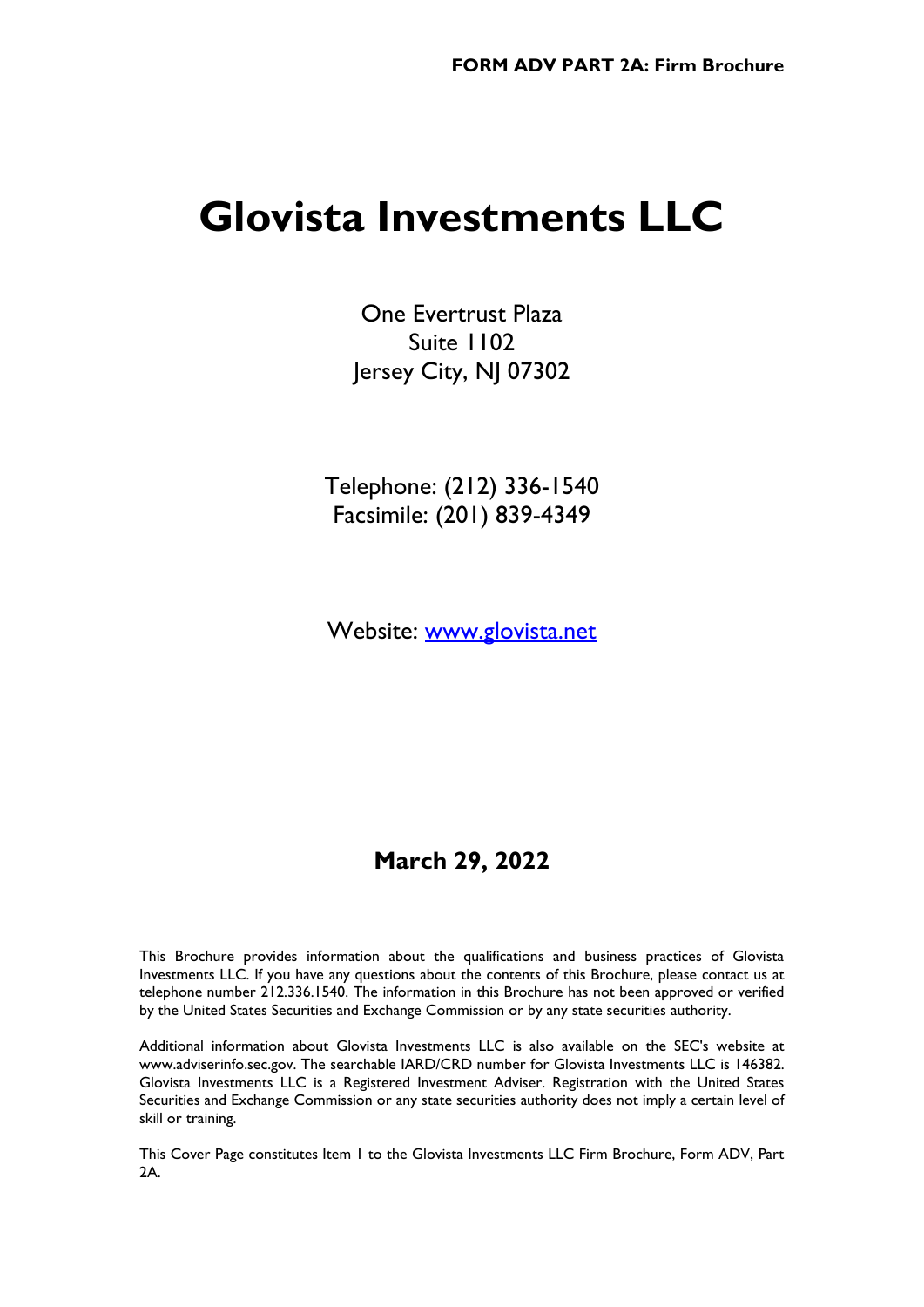# <span id="page-1-0"></span>**Item 2: Material Changes**

This summary describes the material changes to Form ADV Part 2A ("Brochure") of Glovista Investments LLC ("Glovista" or "the Firm") since the last other than annual amendment submitted on August 17, 2021.

There have been no material changes to Form ADV Part 2A since the other than annual amendment submitted on August 17, 2021.

Glovista will send clients either an updated Brochure or a summary of any material changes to this and subsequent Brochures on at least an annual basis. Clients are encouraged to read the Brochure in detail and contact Glovista with any questions. The latest version of the Brochure can be accessed via the SEC Website at www.adviserinfo.sec.gov, by requesting a copy by contacting Glovista's Chief Compliance Officer, Thomas Morgan at thomas.morgan@glovista.net, or by calling Glovista at (212) 336-1540.

#### **Item 3: Table of contents**

| Item 11: Code of Ethics, Participation or Interest in Client Transactions and Personal Trading |  |
|------------------------------------------------------------------------------------------------|--|
|                                                                                                |  |
|                                                                                                |  |
|                                                                                                |  |
|                                                                                                |  |
|                                                                                                |  |
|                                                                                                |  |
|                                                                                                |  |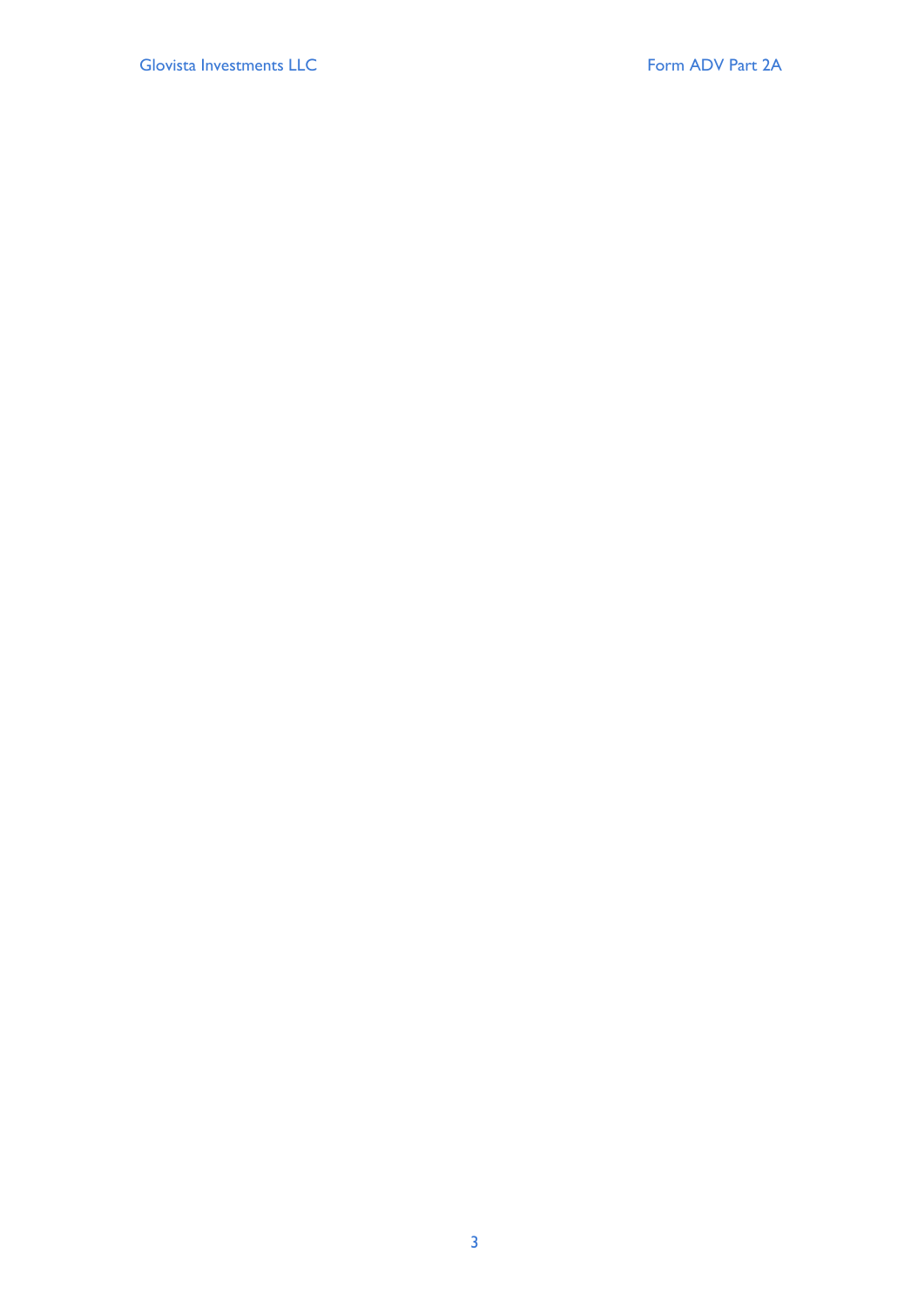#### <span id="page-3-0"></span>**Item 4: Advisory Business**

#### **Description of Services and Fees**

Glovista is a registered investment adviser with offices in New Jersey and Florida. We are organized as a limited liability company under the laws of the State of Delaware. We have been providing investment advisory services since 2007. Carlos Asilis and Darshan Bhatt are our majority beneficial owners. A minority ownership interest is held by Spouting Rock Asset Management, LLC ("SRAM"), an SEC registered investment adviser.

We are a minority owned firm that claims compliance with GIPS for more than 14 years for our GTAA Strategy (see below) and more than 23 years for our Emerging Market Equities strategy.

The following paragraphs describe our services and fees. Please refer to the description of each investment advisory service listed below for information on how we tailor our advisory services to your needs. As used in this Brochure, the words "we", "our" and "us" refer to Glovista and the words "you", "your" and "Client" refer to you as either a Client or prospective Client of our Firm. Also, you may see the term Associated Person throughout this Brochure. As used in this Brochure, our Associated Persons are our Firm's officers, employees, and all individuals providing investment advice on behalf of our Firm.

# **Portfolio Management Services**

Glovista provides investment management services to clients through a) separately managed accounts ("SMAs"), and b) privately offered pooled investment vehicles ("Private Funds"). The SMAs and Private Funds are hereafter referred to as the Firm's "Clients". Your investment in any Client is referred to herein as your "Account". Interests in the Private Funds are exempt from registration under the Securities Act of 1933, as amended, and the Private Funds are exempt under the Investment Company Act of 1940, as amended. As such, Private Funds are only offered via "private offering" and are intended only for investment by "accredited investors." The investment guidelines for each Client are defined in the investment management agreement, organizational documents, or other governing documents relating to each Client and are tailored to the specific goals, objectives and operating guidelines of each Client.

In most cases, we provide Clients with portfolio management services focusing on two distinct strategies: first, we offer a "Global Tactical Asset Allocation" strategy ("GTAA Strategy") that leverages our global macro views to position the portfolios in appropriate asset classes and sub-asset classes; second, we provide Clients with exposure to emerging market equities through a strategy that employs US listed liquid ETFs and ADRs on a managed account basis ("Emerging Markets Strategy").

Our GTAA Strategy is designed to provide Clients with tactical exposure to the "correct" asset class. Within such asset class, we provide appropriate sub-asset class exposures such as country-sector selection. We provide access to multiple asset classes via tactical allocations to global equities (US, EAFE and Emerging markets), Global Fixed Income (Sovereign,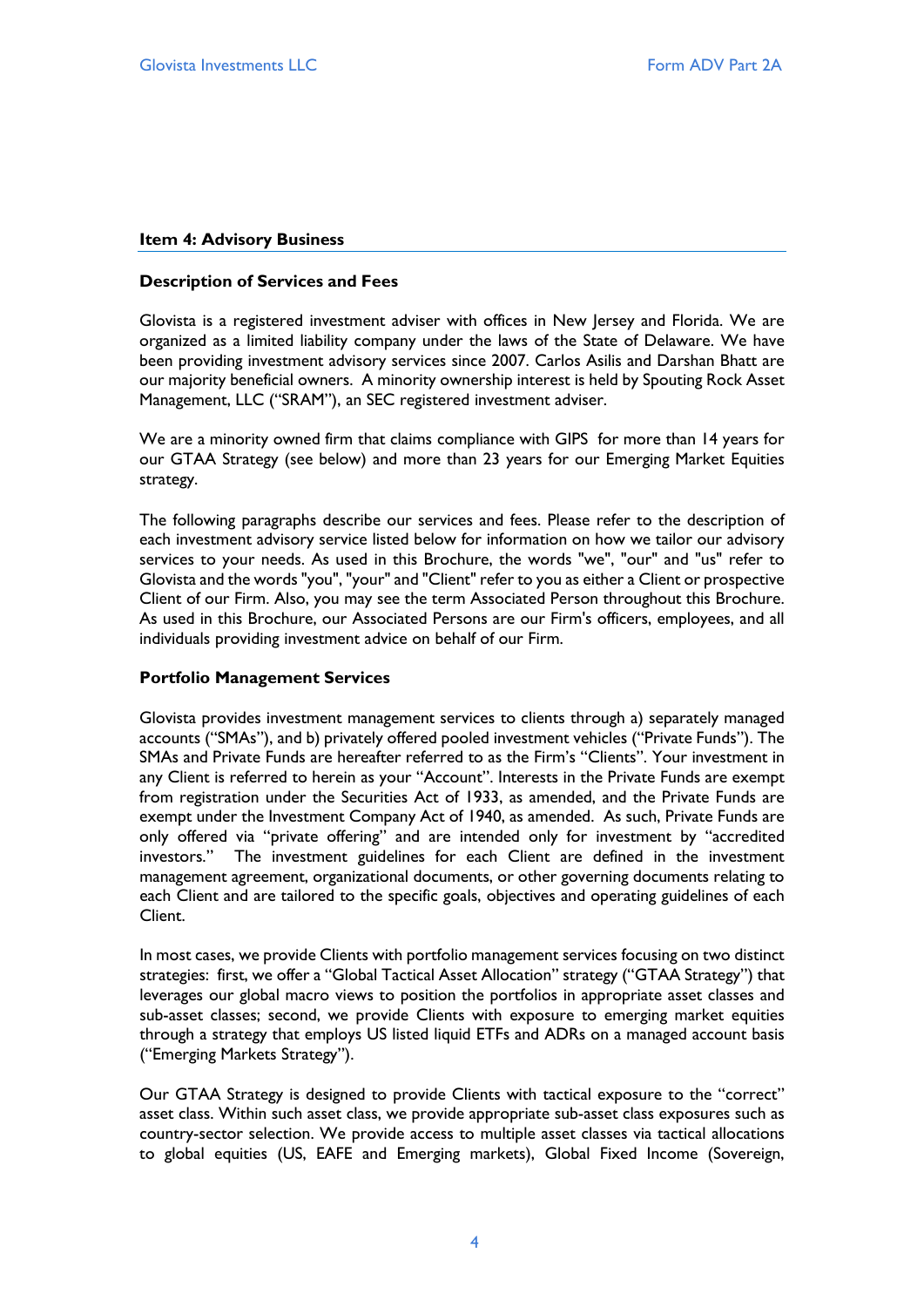Investment Grade and High Yield), Commodities and Currencies. We use liquid listed ETFs and Dollar denominated securities.

Our Emerging Markets Strategy is designed to exploit inefficiencies in the pricing of global and regional macro variables and in the valuation of out-of-favor sector and country indices. We seek to identify deep value plays (from a macro perspective) within emerging markets, taking into consideration the primary role exerted by currency valuation and economic growth. We utilize bottom-up quantitative value-driven models to cross-verify our top-down macro view.

Our Emerging Markets portfolio has a bias towards large liquid countries and large cap stocks within emerging market equities. The portfolio is typically comprised of 8-12 country ETFs representing more than 300 underlying stocks and a few large cap liquid ADRs. Our strategy is an actively managed strategy with high turnover ratios (300-500%).

Generally, the investment advice offered by Glovista is limited to the investment strategies described above and as further detailed in Section 8 below. Glovista manages its Client Accounts based on these strategies, subject to the restrictions and guidelines set forth in each Client agreement and does not tailor its advisory services to any Fund investor or SMA Client except that Glovista will manage other strategies related to its core GTAA or EM strategies at the specific request of a Client subject to review and agreement on the type of strategy, applicable investment restrictions, minimum account size and agreement on fees.

If you participate in our discretionary portfolio management services, we require you to grant our Firm discretionary authority to manage your Account. Discretionary authorization will allow our Firm to determine the specific securities and the amount of securities to be purchased or sold for your Account without your approval prior to each transaction. Discretionary authority is typically granted by the investment advisory agreement you sign with our firm, a power of attorney, or trading authorization forms. You may limit our discretionary authority (for example, limiting the types of securities that can be purchased for your Account) by providing our Firm with your restrictions and guidelines in writing.

You will be charged a fee for portfolio management services which is billed monthly or quarterly in arrears based on the asset value of your Account during the relevant billing period. In most cases, we will compute fees based on "average capital base" under management. Average capital base is determined by calculating the market value of the Account at the beginning of the period and adjusting for any additional paid-in capital during the period. In our sole discretion, we may negotiate other fee payment arrangements with you. Fees will be assessed pro rata in the event the portfolio management agreement is executed at any time other than the first day of the month.

In addition to an asset-based fee, "qualified clients" (who have a net worth of more than \$2,200,000 or at least \$1,100,000 under management with our Firm) and Private Funds Clients may be charged a negotiable performance-based fee. The performance-based fees are based on profits generated for investors subject to certain conditions described below. In each case, the performance fees are specifically authorized by you in the relevant investment management agreement or disclosed in any Private Fund disclosure documents.

We typically charge performance-based fees of up to 20% on an annual basis of the profits generated in the account, billed quarterly in arrears based upon the asset value of the account on the last day of the month. This performance fee will comply in full with Rule 205-3 under the Investment Advisers Act of 1940.

The performance fee allocation with respect to any Account may be subject to a "high water mark" provision such that no performance fee will be paid to us, except to the extent that the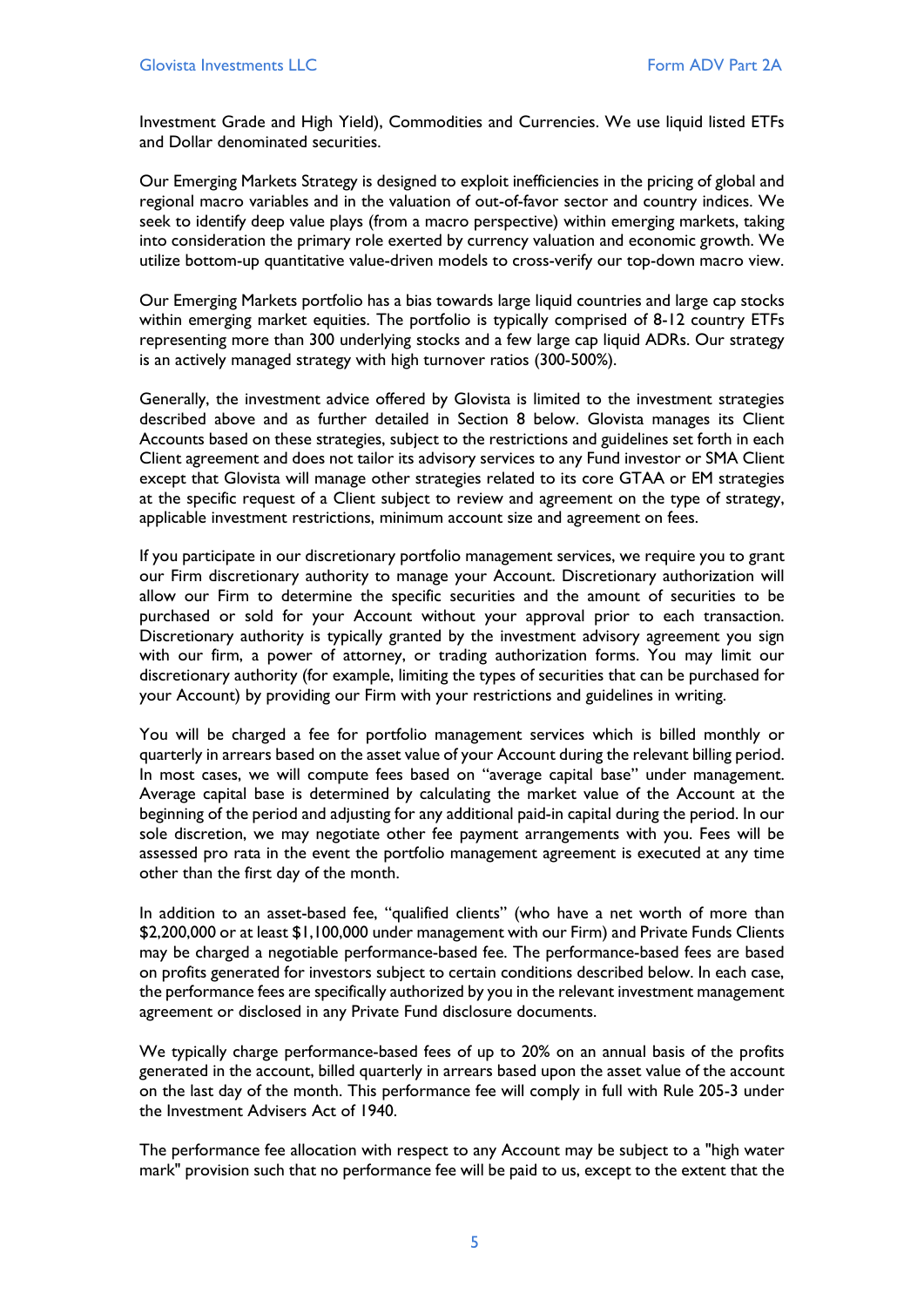amount of the capital increase exceeds the sum of any cumulative loss in your Account as well as subject to adjustment for withdrawals or contributions.

The performance fee calculation may create an incentive for our Firm to make investments that are riskier or more speculative than would be the case in the absence of a performance fee formula.

With respect to Accounts, we will either invoice you directly for management fees or management fees will be paid to us by the qualified custodian holding your funds and securities, provided that you supply written authorization permitting the fees to be paid directly from your Account. We will not have access to your funds for payment of fees without your written consent. Further, the qualified custodian agrees to deliver an account statement, at least quarterly, directly to you, showing all disbursements from your Account. We encourage you to review all account statements for accuracy. Our Firm will receive a duplicate copy of the statement that was delivered to you.

With respect to Clients for whom we manage an SMA, either party, upon 30 days written notice to the other, may terminate the management agreement. The management fee will be pro-rated for the month in which the cancellation notice was given.

Please see Section 5: Fees and Compensation below for a complete description of our fees.

# **Wrap Fee Programs**

"Wrap arrangements," "wrap fee programs," and/or "wrap fee accounts" involve individuallymanaged accounts for individual or institutional Clients. The wrap fee accounts are offered as part of a larger program by a "sponsor," usually a brokerage, banking or investment advisory Firm, and managed by one or more investment advisers. Glovista has agreements with several brokerage, bank or investment advisory firms (sponsors) who sponsor "wrap fee" programs where Glovista acts as adviser or sub-adviser to the wrap fee program and provides investment management services to those Clients who select Glovista as part of the program. The sponsor typically pays a portion of its program fee to Glovista for its services.

Generally, Glovista's management of wrap fee accounts and other accounts under the same investment strategy is consistent. Subject to our best execution policy when selecting brokers for trading for our wrap fee program accounts, Glovista at its discretion may trade with different broker/dealers than for our other (non-Wrap) accounts or trade away with a single broker/dealer on a combined basis. Trades for wrap fee program accounts are typically directed to the wrap fee program sponsor (or its designated broker/dealer), since brokerage commissions are included in the wrap fee. In such situations, Glovista may be required to trade a wrap fee program's accounts separately from other accounts being managed within the same strategy. As described in "Item 12- Brokerage Practices," while directed brokerage is designed to benefit the wrap fee program account through lower trading costs, there may be circumstances where directed trades do not receive the best price, or where dividing the trade into separate components may inhibit Glovista's ability to obtain the same level of or as timely an execution as it may otherwise have been able to obtain if it had been able to execute the entire trade with one broker/dealer. Operational limitations with these types of accounts make trading away from the sponsor difficult. To the extent that Glovista trades away from the sponsor by placing trades with a different brokerage firm, the Client will typically incur the costs associated with this trading in addition to the wrap fees normally payable. Subject to these limitations, Glovista continues to employ methods, such as trade rotation and periodic brokerage review, in an effort to reduce the impact of these issues. Clients who enrol in these programs should satisfy themselves that the sponsor is able to provide best price and execution of transactions.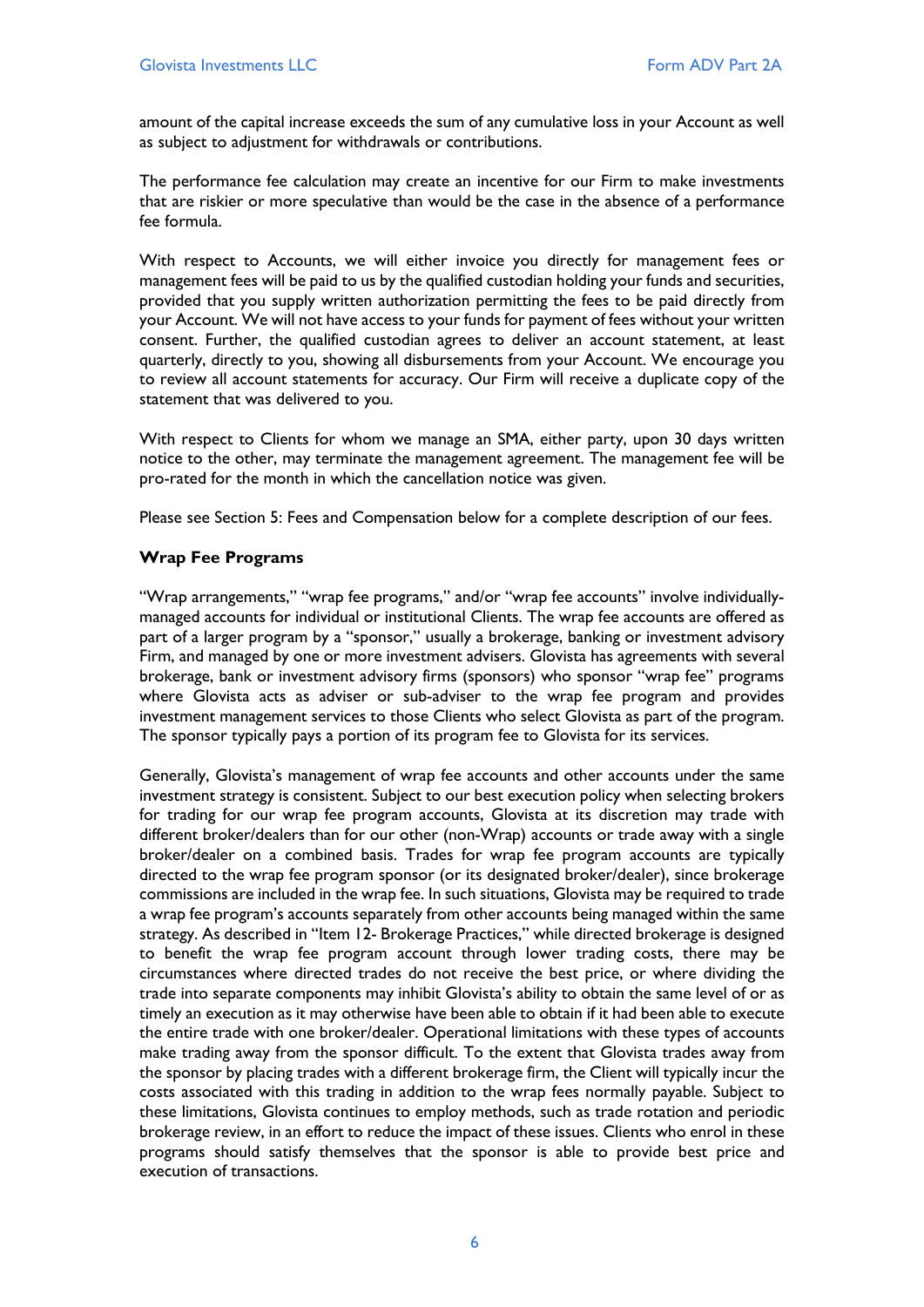Glovista may engage in wrap programs involving both single-contract and dual-contract accounts. In a single contract, the sponsor typically provides a level of research and due diligence on Glovista and often stands as a co-fiduciary with Glovista. Customers execute one contract with the sponsor. Dual contract programs require a customer to execute two separate contracts: one covering services provided by the sponsor; and the other covering separate investment management services provided by Glovista.

With respect to single contract wrap fee program accounts, Glovista may not be provided sufficient information by the wrap fee program sponsor to perform an assessment as to the suitability of Glovista's services and investment strategy for the Client. In such cases, Glovista will rely upon the wrap fee program sponsor who, as part of its fiduciary duty to the Client, must determine not only the suitability of Glovista's services and investment strategies for the Client, but also the suitability of the wrap fee program in general. In addition, Glovista relies upon the wrap fee program sponsor to provide required disclosures to such Clients, including delivery of this Form ADV Part 2A (Brochure) to Clients as required.

Please see additional information regarding wrap fee programs in "Item 5 – Fees and Compensation."

# **Types of Investments**

As stated earlier, we primarily offer advice related to our GTAA Strategy and Emerging Markets Strategy, but may also offer general advice on equity securities, corporate debt securities, investment company securities, US Government securities, Foreign Exchange forwards, and options contracts on securities.

Additionally, we may advise you on any type of investment that we deem appropriate based on your stated goals and objectives. We may also provide advice on any type of investments held in your portfolio at the inception of our advisory relationship. You may request that we refrain from investing in particular securities or certain types of securities. You must provide these restrictions to our Firm in writing.

#### **Assets under Management**

As of December 31, 2021, our Regulatory Assets Under Management was approximately \$480.2 million. Of this amount, approximately \$39.5 million was on a non-discretionary basis and approximately \$440.7 million was on a discretionary basis.

#### <span id="page-6-0"></span>**Item 5: Fees and Compensation**

Compensation earned by the Firm for the provision of investment advisory services to our Clients is generally comprised of management fees based on a percentage of capital under management during the investment period, as well as, in certain circumstances, a performancebased interest. Fees and compensation are described within the organizational and operating agreements for each Account that we manage or in each investment advisory agreement between us and each Client.

Our typical annual fees for portfolio management services are based upon a percentage of assets under management, generally ranging from 0.50% to 1.25%, and are payable monthly or quarterly in advance or arrears. For eligible Client Accounts, performance-based fees may be negotiated in appropriate circumstances. For more information on how Glovista addresses the potential conflict related to performance-based fees, please see the response in Item 6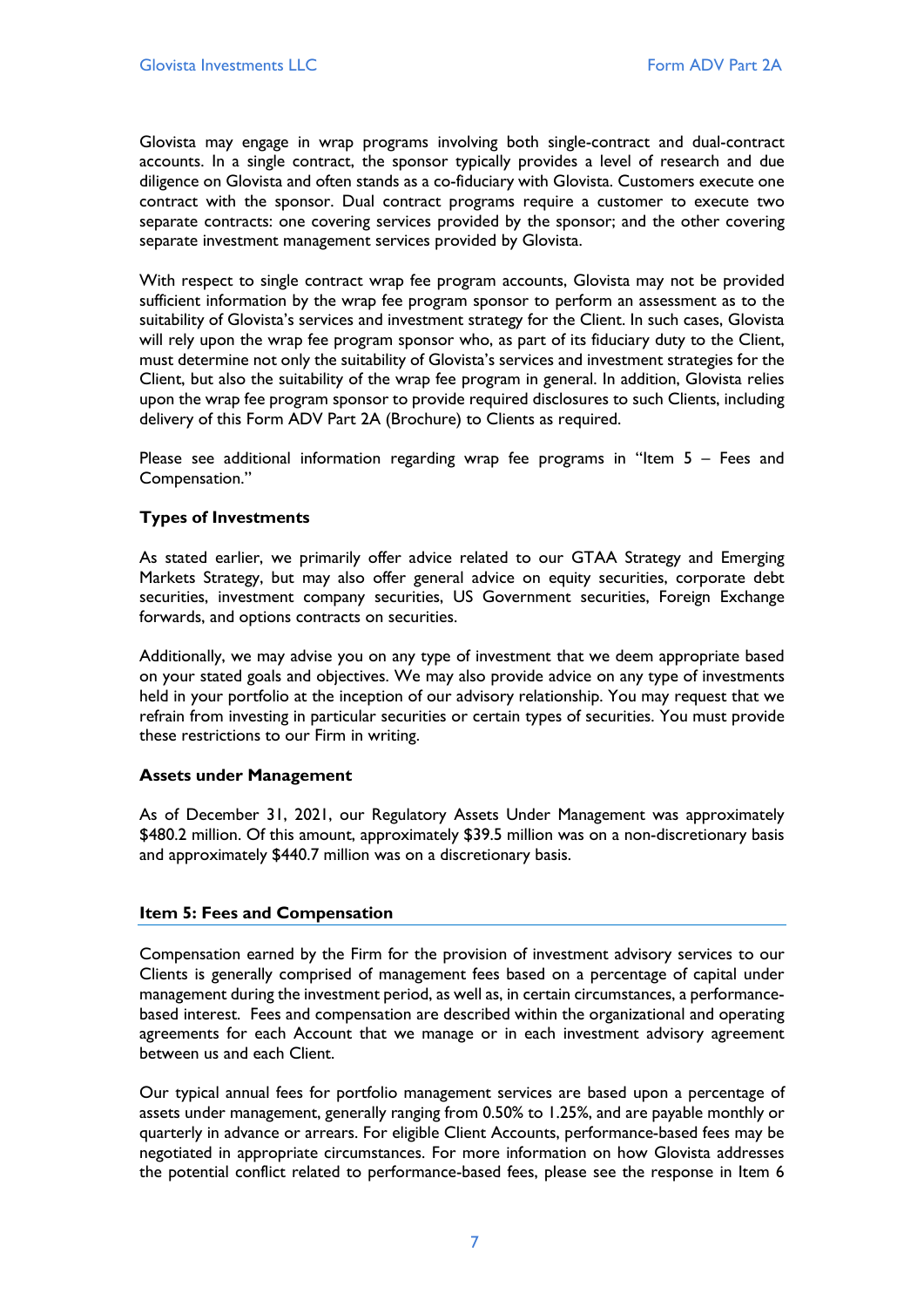below. Fees may change over time and different fee schedules may apply to different types of Clients, strategies and advisory arrangements. Under certain circumstances, fees may be negotiated on a basis different from Glovista's stated fee schedules. In such cases, Glovista reserves the right to reduce the fees charged to a particular Client in its sole and absolute discretion.

Although Glovista has established the aforementioned fee schedule(s), we retain the discretion to negotiate alternative fees on a Client-by-Client basis. Client facts, circumstances and needs are considered in determining the fee schedule. These include the complexity of the Client; assets to be placed under management; anticipated future additional assets; related Accounts; portfolio style; Account composition; and reports, among other factors. The specific annual fee schedule is identified in the contract between the adviser and each Client.

Note that Management Fees are generally calculated either by the custodian (in case of wrap programs or Private Funds) or by Glovista as per the investment management agreement. Performance fees, if applicable with respect to any SMA, are calculated internally by Glovista in accordance with our policies and procedures and relevant Investment Management Agreements. In cases where Glovista calculates the fees, the fees are not verified by any independent third party.

# **Additional Fees and Expenses**

As part of our investment advisory services to you, we may invest, or recommend that you invest, in mutual funds and exchange traded funds. The fees that you pay to our Firm for investment advisory services are separate and distinct from the fees and expenses charged by mutual funds or exchange traded funds (described in each fund's prospectus) to their shareholders. These fees will generally include a management fee and other fund expenses. You will also incur transaction charges and/or brokerage fees when purchasing or selling securities. These charges and fees are typically imposed by the broker-dealer or custodian through which your Account transactions are executed. We do not share in any portion of the brokerage fees/transaction charges imposed by the broker-dealer or custodian. To fully understand the total cost you will incur, you should review all the fees charged by mutual funds, exchange traded funds, our Firm, and others. For information on our brokerage practices, please refer to the "Brokerage Practices" section of this Disclosure Brochure.

Any material conflicts of interest between you and our Firm, or our employees are disclosed in this Disclosure Brochure. If at any time, additional material conflicts of interest develop, we will provide you with written notification of the material conflicts of interest or an updated Disclosure Brochure.

#### **Fees for Accounts Within Wrap Fee Programs**

For additional information with respect to wrap fee programs, please see the sub-section entitled "Wrap Fee Programs" under "Item 4 - Advisory Business" of this Brochure.

With regard to wrap fee program accounts, the all-inclusive fee charged by the wrap fee program sponsor may exceed the aggregate cost of the services provided if such services were negotiated and purchased separately, depending on:

- the level of the all-inclusive fee;
- the amount of trading activity in a Client's Account;
- the cost of brokerage commissions (which costs are typically negotiated between the Client and the broker/dealer, rather than by Glovista);
- the value of any other services rendered to the Client; and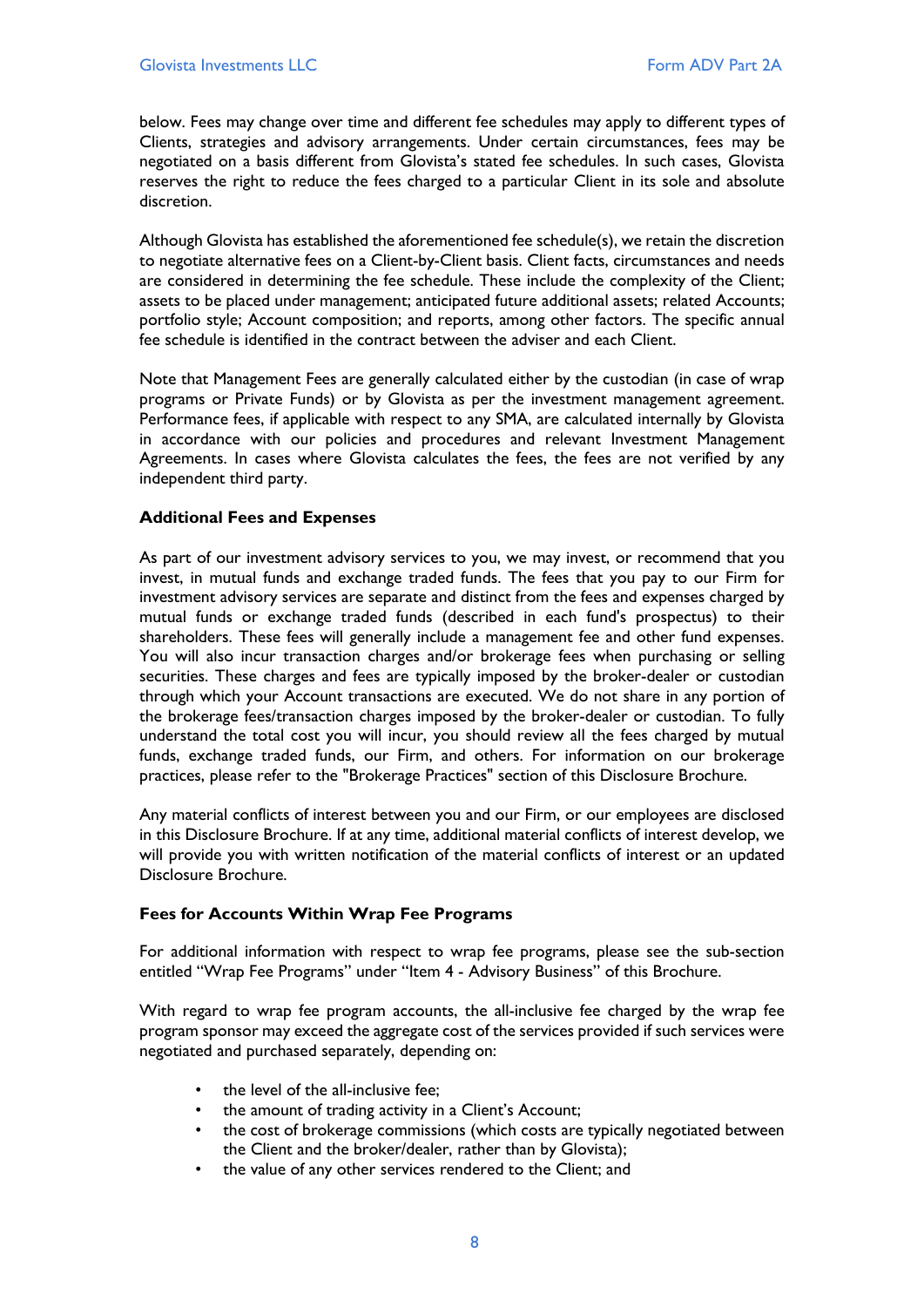• other miscellaneous factors.

Clients in these programs generally pay the wrap program sponsor a single fee (called a "wrap fee") for consulting, brokerage, custodial, portfolio monitoring, and investment management services, typically up to 3% of the assets under management (but may be more). The fees paid by Clients for investing in a wrap fee account are set by the sponsor and are generally disclosed in the sponsor's contract established with each Client. The sponsoring firm then pays Glovista a portion of this wrap fee.

For wrap fee programs, fees are typically paid to Glovista by the sponsor and are due quarterly, generally in advance. In all cases, the wrap fee sponsor deducts the Client's all-inclusive fee from the Client's Account and then remits to Glovista a portion of the sponsor's fee for Glovista's investment management services. Any prepaid unearned fees previously paid to Glovista by the sponsor are refunded on a pro rata basis upon termination of Glovista as the wrap fee manager under the agreement by the Client.

Glovista provides investment management services to wrap Clients based upon the information and guidelines provided by the sponsor. Wrap account program Clients should review all materials available from the sponsor concerning the program sponsor and the wrap program's terms, conditions, and fees. Glovista does not dictate the overall fee schedule for wrap fee programs (including non-discretionary programs), and participants or Clients in such programs should be aware that wrap account fees may at times be higher than the fees that accounts might pay to retain Glovista directly outside of a wrap fee product if such accounts meet minimum thresholds for single Client accounts. Glovista does not undertake to determine or assess the extent or value of services provided to wrap account program Clients by their respective sponsors, nor does Glovista generally have access to the information necessary to make such an assessment.

For detailed information on the wrap fees charged by each wrap fee program sponsor, please refer to the specific sponsor's Form ADV Part 2A, Appendix 1.

For additional information regarding transaction charges for wrap fee accounts, please see "Item  $4$  – Advisory Business" and the "Directed Brokerage" sub-section of "Item  $12$  – Brokerage Practices" of this Brochure.

#### <span id="page-8-0"></span>**Item 6: Performance-Based Fees and Side-By-Side Management**

We may charge performance-based fees to SMA Clients who are "qualified clients" (Clients having a net worth greater than \$2,200,000 or for whom we manage at least \$1,100,000) and with respect to Private Funds Clients, immediately after entering an agreement for our services. Performance-based fees are fees based on a share of capital gains or capital appreciation of a Client's Account. The amount of the performance-based fee we charge is described in the "Fees and Compensation" section in this Brochure.

We manage accounts that are charged performance-based fees while at the same time managing accounts (perhaps with similar objectives) that are not charged performance-based fees ("side-by side management"). Performance-based fees and side-by-side management may create conflicts of interest, which we have identified and described in the following paragraphs.

Performance-based fees may create an incentive for our Firm to make investments that are riskier or more speculative than would be the case absent a performance fee arrangement. In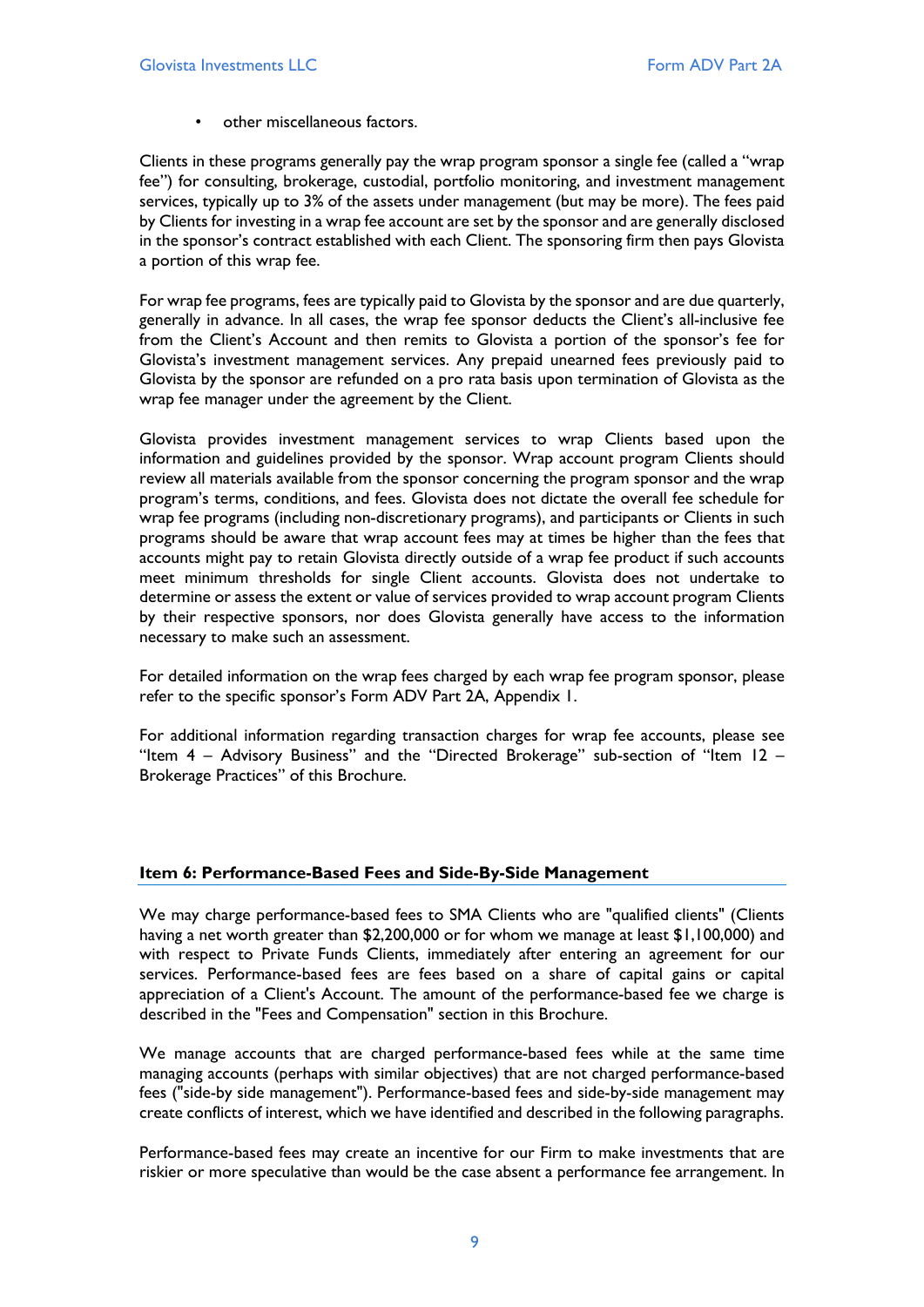order to address this potential conflict of interest, a senior officer of our Firm periodically reviews Client Accounts to ensure that investments are suitable and that the Account is being managed according to the Client's investment objectives and risk tolerance.

Performance based fees may also create an incentive for our Firm to overvalue investments which lack a market quotation. In order to address such conflict, we have adopted policies and procedures that require our Firm to "fairly value" any investments which do not have a readily ascertainable value.

Side-by-side management might provide an incentive for our Firm to favor Accounts for which we receive a performance-based fee. For example, we may have an incentive to allocate limited investment opportunities, such as initial public offerings, to Clients who are charged performance-based fees over Clients who are charged asset-based fees only.

The Firm has an established review process and other related procedures which are designed to ensure that all Clients are treated fairly and equally and to prevent conflicts from influencing the allocation of investment opportunities among Clients.

To mitigate potential conflicts of interest when managing performance-based fee Clients sideby-side with asset-based fee Clients, Glovista has developed a policy in which portfolio managers attempt to allocate investment opportunities among eligible Accounts on a pro rata basis if that is practical; or if a pro rata allocation is not practical, to allocate the investment opportunities among Glovista advisory Clients on a basis that over time is fair and equitable to each advisory Client relative to other Clients, taking into account relevant facts and circumstances, including, but not limited to:

- differences with respect to available capital and the size of a Client;
- differences in investment objectives or current investment strategies;
- differences in risk profile at the time an opportunity becomes available;
- the nature of the security or the transaction including minimum investment amounts and the source of the opportunity; and
- existing or prior positions in an issuer/security.

While the procedures described above are intended to allocate investment opportunities among advisory Clients on a basis that is fair and equitable to all Clients over time, the procedures could in some circumstances preclude an advisory Client from participating in an investment opportunity, or otherwise result in certain allocations that favor one Client over another.

Glovista periodically reviews allocations of investment opportunities and sequencing of transactions and compares the performance of such Accounts. Any exceptions or issues arising from these reviews are brought to the attention of the Firm's Chief Compliance Officer for possible corrective action.

# <span id="page-9-0"></span>**Item 7: Types of Clients**

We offer investment advisory services to qualified individuals, pension and profit sharing plans, trusts, estates, charitable organizations, corporations, and other business entities including other investment advisers, endowments and foundations, hedge funds, private funds, and registered funds.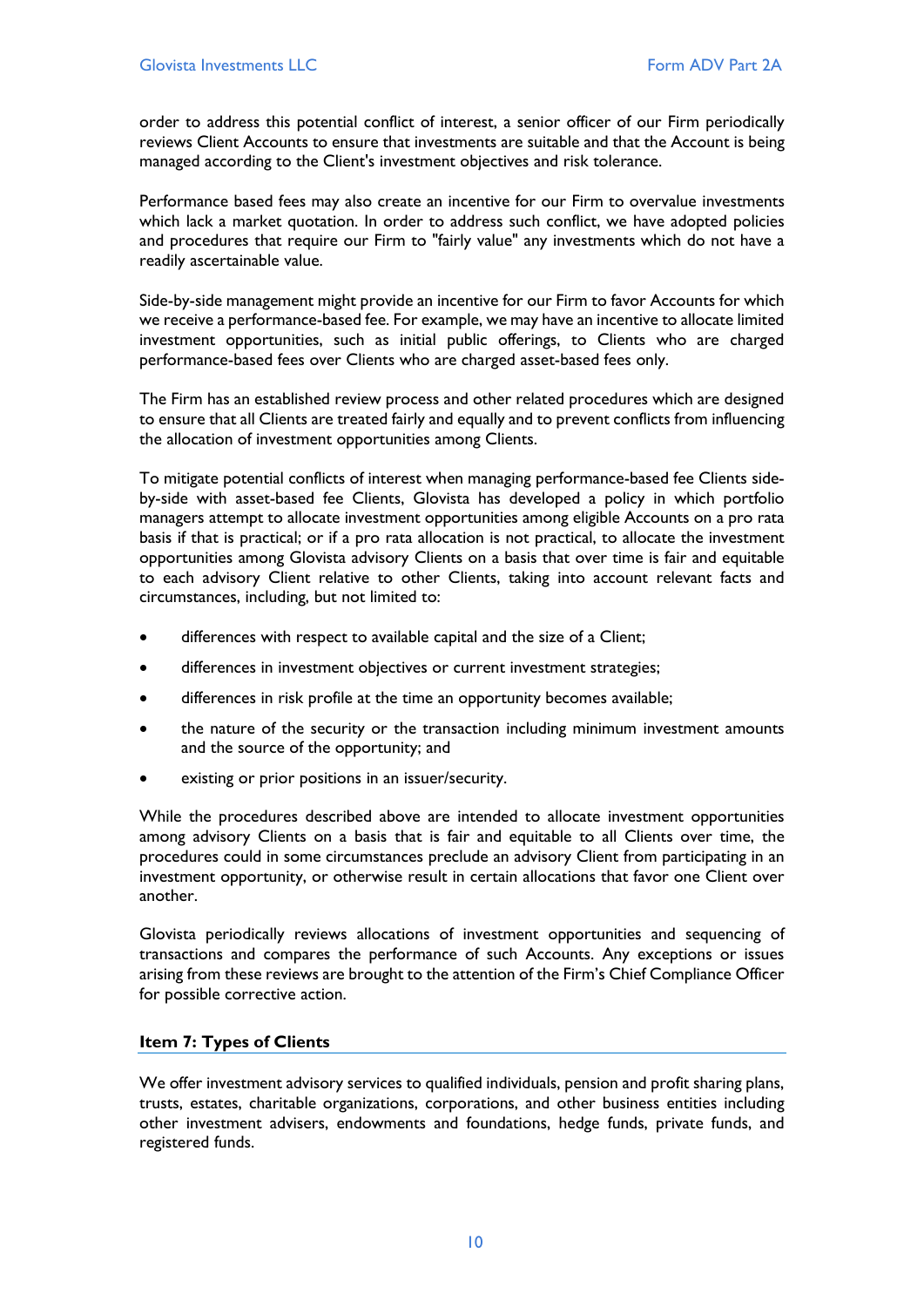In general, we do not require a minimum to open and maintain an SMA. We do, however, require you to have a minimum of \$1,000,000 in assets in your Account(s) that we advise if we charge your Account a performance-based fee. At our discretion, we may waive this minimum account size. For example, we may waive the minimum if you appear to have significant potential for increasing your assets under our management. We may also combine account values for you and your minor children, joint accounts with your spouse, and other types of related accounts to meet the stated minimum.

Notwithstanding the above, we generally will have the right to terminate your Account if it falls below a minimum size which, in our sole opinion, is too small to effectively manage on an efficient basis.

# <span id="page-10-0"></span>**Item 8: Methods of Analysis, Investment Strategies and Risk of Loss**

We may use one or more of the following methods of analysis or investment strategies when providing investment advice to you:

•Global Macro Analysis - an investment strategy that uses top-down macroeconomic analysis of countries and regions, currencies, interest rates, commodities and industry / sectors to create portfolios. This strategy involves establishing market positions to take advantage of perceived broad economic trends and changes in macro variables anticipated by the manager.

• Fundamental Analysis - involves analyzing individual companies and their industry groups, such as a company's financial statements, details regarding the company's product line, the experience and expertise of the company's management, and the outlook for the company's industry. The resulting data is used to measure the true value of the company's stock compared to the current market value.

• Technical Analysis - involves studying past price patterns and trends in the financial markets to predict the direction of both the overall market and specific stocks.

• Long Term Purchases - securities purchased with the expectation that the value of those securities will grow over a relatively long period of time, generally greater than one year.

• Short Term Purchases - securities purchased with the expectation that they will be sold within a relatively short period of time, generally less than one year, to take advantage of the securities' short-term price fluctuations.

• Trading - securities purchased and sold usually within 30 days to take advantage of short-term gains.

• Short Sales - a securities transaction in which an investor sells securities he or she borrowed in anticipation of a price decline. The investor is then required to return an equal number of shares at some point in the future. A short seller will profit if the stock goes down in price.

• Margin Transactions - a securities transaction in which an investor borrows money to purchase a security, in which case the security serves as collateral on the loan.

Our investment strategies and advice may vary depending upon each Client's specific financial situation. As such, we determine investments and allocations based upon your predefined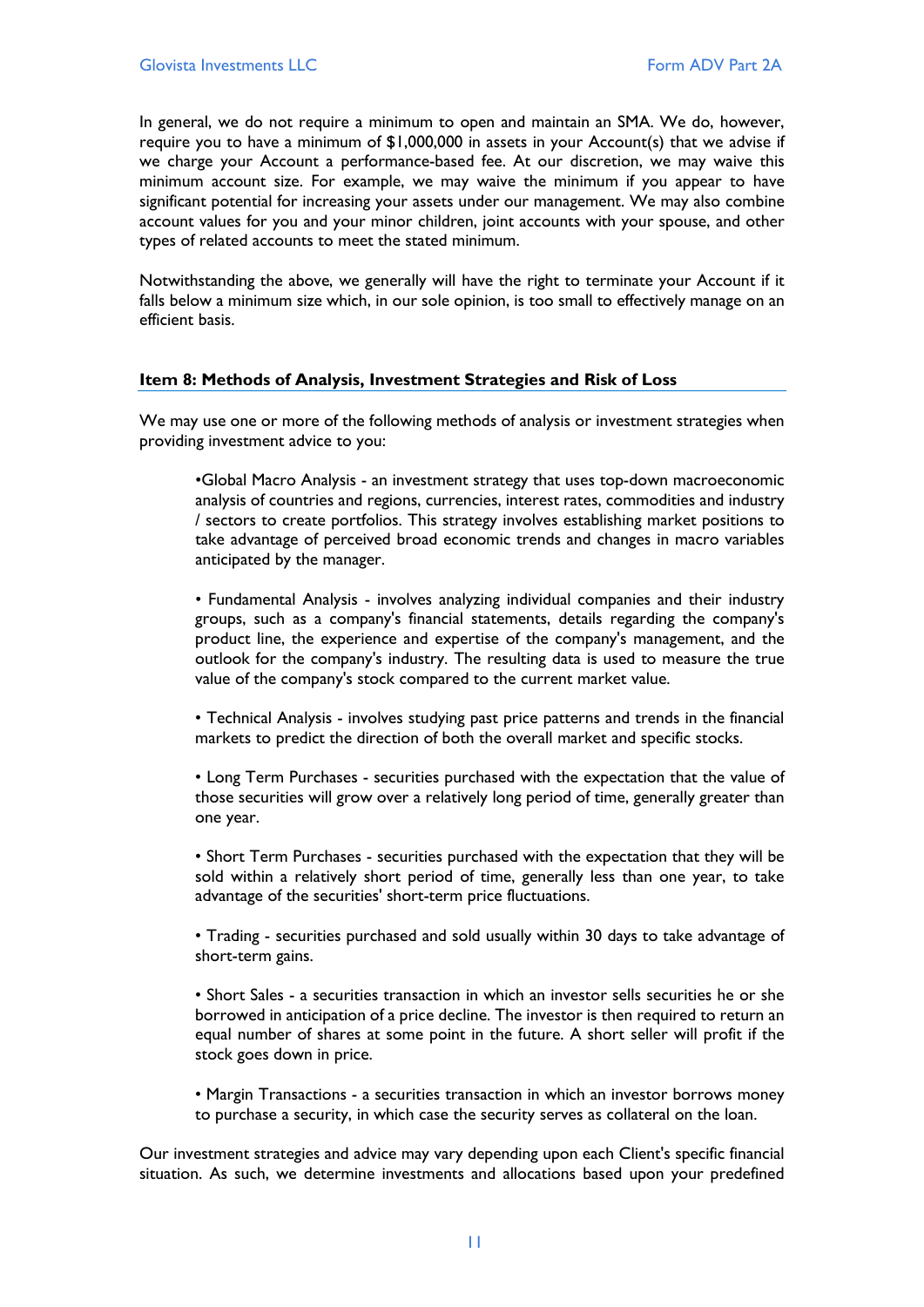objectives, risk tolerance, time horizon, financial horizon, financial information, liquidity needs, and other various suitability factors. Your restrictions and guidelines may affect the composition of your portfolio.

Client assets are advised using these methods and/or strategies. Each method and or strategy has associated risks. An example of the strategy and risk associated with each strategy is listed below. Please be advised that there may be other risks that have not been enumerated.

# **Material Risks**

The list of risk factors below is not a complete enumeration or explanation of the risks involved in an investment through Glovista or any of the Client portfolios it manages. Existing and prospective investors are urged to consult their professional advisers and review the offering memorandum and other legal documents of the particular Client Account before deciding to invest.

# **Principal Risks**

While Glovista seeks to manage Accounts so that risks are appropriate to the return potential for the strategy, it is often not possible to fully mitigate risks. As with any investment, loss of principal is a risk of investing in accordance with the investment strategies described above. The following summary of risk factors does not claim to be a complete account or explanation of the risks involved in an investment strategy nor do all risks apply to each strategy. In addition, due to the ever- changing nature of the markets, strategies may be subject to additional risk factors not mentioned below.

*Possibility of Losses.* An investment in one of Glovista's strategies is speculative and involves a high degree of risk, including the risk that the entire amount invested may be lost. The value of interests in any Client Account will fluctuate based upon a multitude of factors, including the financial condition, results of operations and prospects of the issuers of the underlying securities; governmental intervention; market conditions; and local, regional, national and global economic conditions. Therefore, investors may lose all or a portion of their principal invested if the trading strategies are not successful.

Active trading can impact investment performance after factoring brokerage commissions, other transaction costs and taxes.

# **General Risks**

*Dependence on Key Personnel:* Glovista depends on the diligence, skill, judgment, business contacts and personal reputations of certain key personnel. Glovista's future success will depend upon the ability to retain senior professionals and other key personnel and the ability to recruit additional qualified personnel. These individuals possess substantial experience and expertise in investing, are responsible for determining Client portfolio investments. The departure, for any reason, of any one or more of Glovista's investment professionals could have a material adverse effect on our ability to achieve our investment objectives.

*Risk of Failing to Adequately Address Conflicts of Interest:* As Glovista continues to expand its investment operations, it increasingly confronts potential conflicts of interest relating to investment activities. For example, Glovista's strategies and Clients within each strategy may have overlapping investment objectives and interests, and different fee structures. Potential conflicts may arise with respect to decisions regarding how to allocate investment opportunities among other possible conflicts. While Glovista attempts to identify, mitigate and disclose all materials conflicts, any failure to appropriately address material conflicts of interest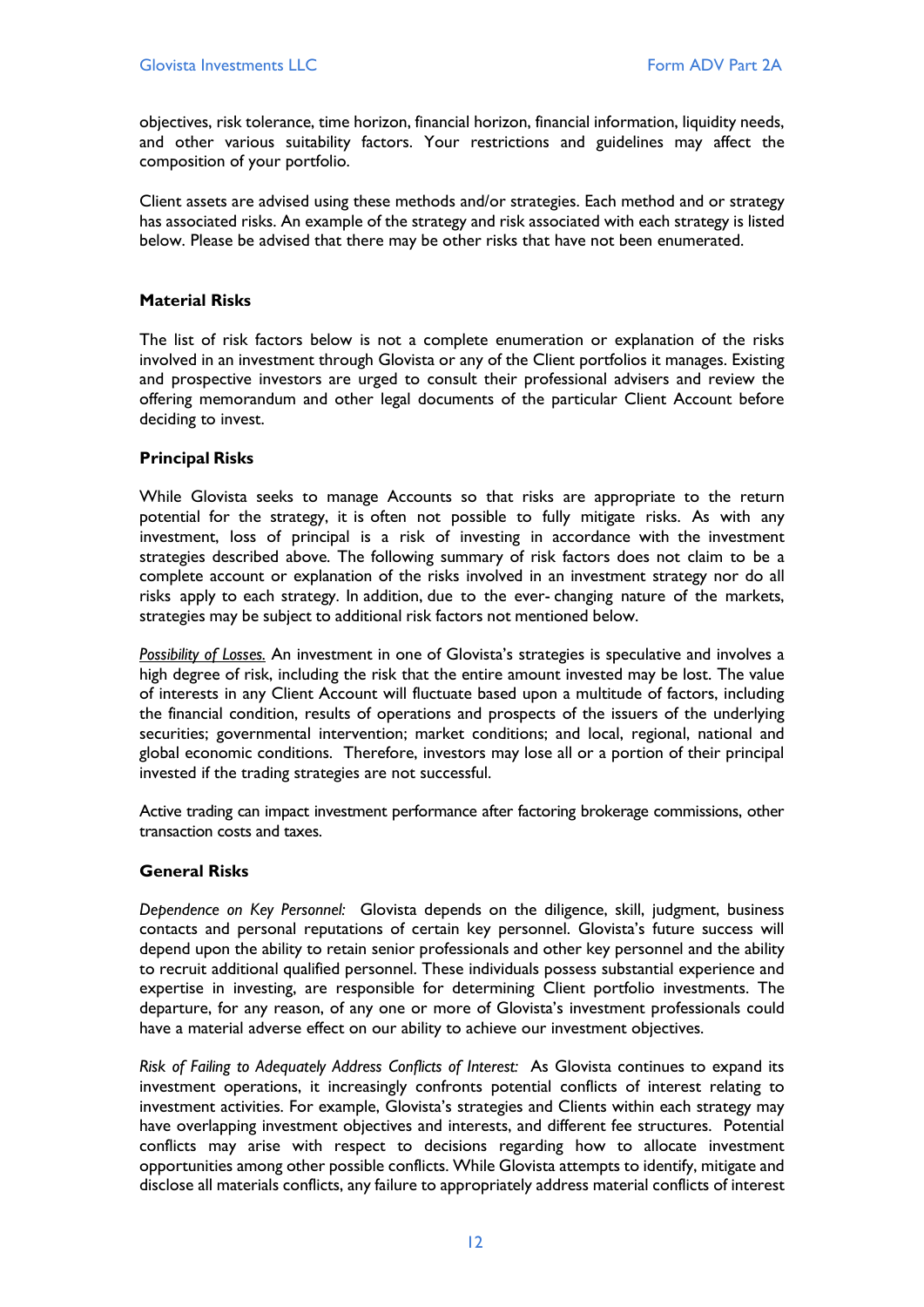could expose Glovista to regulatory and other risks that could adversely affect Glovista's business.

*Risk of Failing to Timely Execute Orders or Achieve Best Execution*: Certain of Glovista's investment strategies depend significantly on its ability to trade securities in a timely manner and achieve best execution for Client portfolios. Trading orders may not be executed in a timely and efficient manner due to various circumstances, including, for example, systems failures attributable to Glovista, counterparties, brokers, dealers, agents or other service providers.

*Cybersecurity*. Clients and investors depend on the Firm to develop and implement appropriate systems for Client activities. The Firm relies extensively on computer programs and systems (and may rely on new systems and technology in the future) for various purposes including, without limitation, trading, clearing and settling transactions, evaluating certain financial instruments, monitoring Client portfolios and net capital, and generating risk management and other reports that are critical to oversight of Client activities. The Firm's operations will be dependent upon systems operated by third parties, including prime broker(s), administrators, executing brokers, market counterparties and their sub-custodians and other service providers. The service providers may also depend on information technology systems and, notwithstanding the diligence that the Firm may perform on their service providers, the Firm may not be in a position to verify the risks or reliability of such information technology systems.

*Epidemics, Pandemics and Public Health Emergencies*. As of the date of this Brochure, there is an outbreak of a novel and highly contagious form of coronavirus ("COVID-19"), which the World Health Organization has declared to constitute a "Public Health Emergency of International Concern." The outbreak of COVID-19 has resulted in numerous deaths, adversely impacted global commercial activity and contributed to significant volatility in certain equity and debt markets. The global impact of the outbreak continues to evolve, and many countries, states, provinces, districts, departments and municipalities have reacted by instituting quarantines, curfews, prohibitions on travel and the closure of offices, businesses, schools, retail stores and other public venues, including certain infrastructure structures and facilities.

Businesses are also implementing similar precautionary measures. Such measures, as well as the general uncertainty surrounding the dangers and impact of COVID-19, have created significant disruption in supply chains and economic activity and are having adverse impacts on many industries. As COVID-19 continues, the potential impacts, including a global, regional or other economic recession, remain uncertain and difficult to assess.

Any public health emergency, including any outbreak of COVID-19, SARS, H1N1/09 flu, avian flu, other coronavirus, Ebola or other existing or new epidemic diseases, or the threat thereof, could have a significant adverse impact on the Advisor, its Clients and its investments and could adversely affect the Advisor's ability to fulfill its Clients' investment objectives.

The extent of the impact of any epidemic, pandemic or public health emergency on the operational and financial performance of the Advisor or any of its Clients will depend on many factors, including the duration and scope of emergency, the extent of any related travel advisories and restrictions implemented, the impact of such emergency on overall supply and demand, goods and services, investor liquidity, consumer confidence and levels of economic activity and the extent of its disruption to important global, regional and local supply chains and economic markets, all of which are highly uncertain and cannot be predicted. The effects of an epidemic, pandemic or public health emergency may materially and adversely impact the value and performance of the Advisor's and its Clients' Investments as well as the ability of the Advisor to source, manage and divest investments and achieve its investment objectives,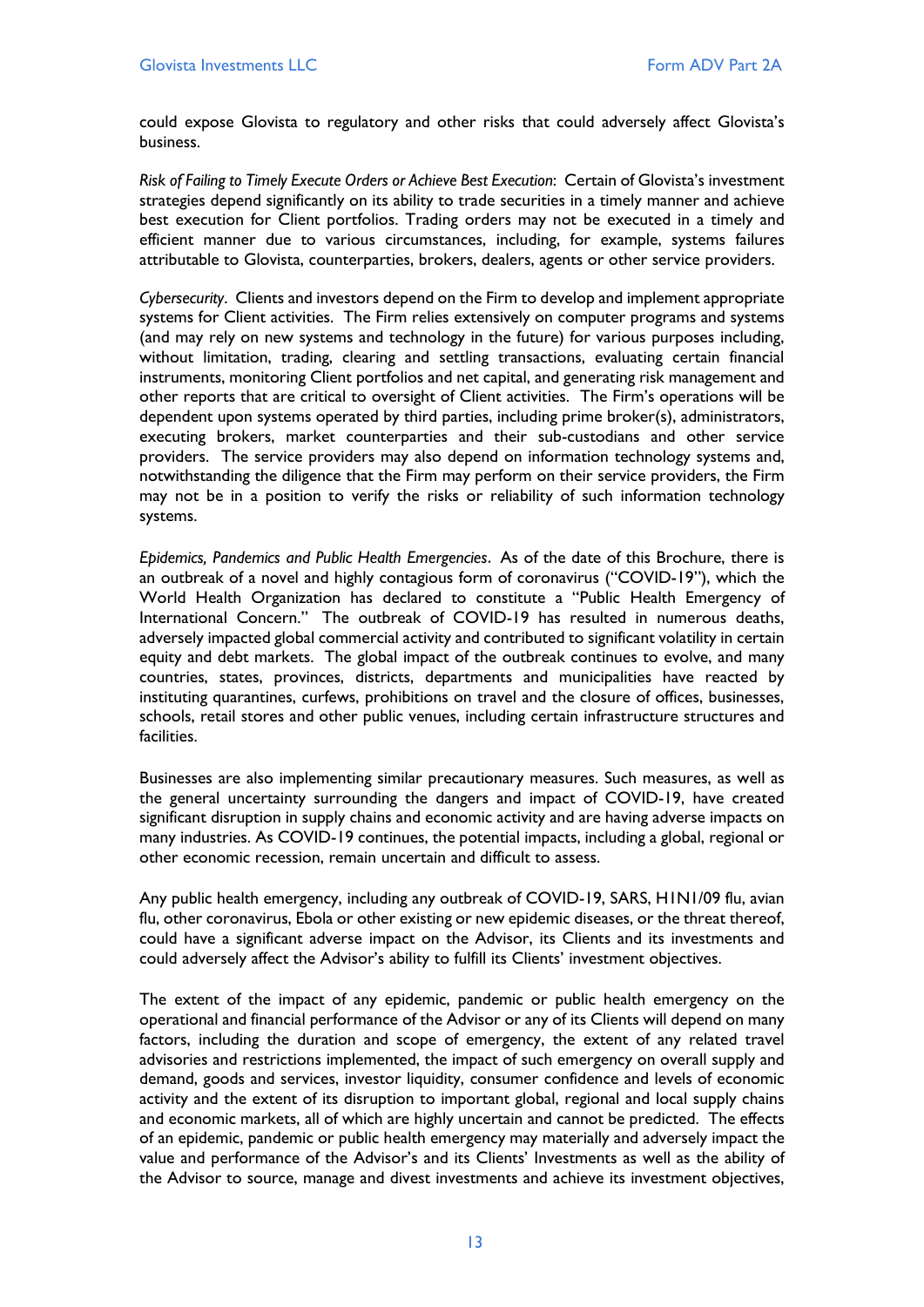all of which could result in significant losses to the Client. In addition, the operations of each of the Advisor, its Clients and investments may be significantly impacted, or even halted, either temporarily or on a long-term basis, as a result of government quarantine and curfew measures, voluntary and precautionary restrictions on travel or meetings and other factors related to a public health emergency, including its potential adverse impact on the health of any such entity's personnel.

*Volatility Caused by World Events*: In February 2022, Russian forces invaded Ukraine resulting in economic sanctions imposed by a number of countries, including the United States. Among the sanctions imposed by the United States (and others) is a ban on imports of all Russian oil. The events in Ukraine have impacted supply chains, increased overall demand and created volatility and uncertainty in global markets. The Russian invasion, the response and future subsequent events can all have a substantial negative impact on the performance of Client portfolios.

In addition, in recent years, world events such as terrorism, natural disasters and the political and social turmoil in the Middle East have also resulted in substantial and erratic fluctuations in the performance of the economy in general and participants in the global economy generally. Similar events and resulting fluctuations could have a substantial impact on the performance of investments in Client accounts.

# **Other Risks**

Some risks may not be predictable. For example, terrorist threats or attacks, natural disasters, global currency devaluations, and similar events can materially impact Clients' Accounts. Every investment strategy has a risk associated with it and the risk may vary from one strategy to another or within the same strategy.

*Fundamental Analysis* - The risk of fundamental analysis is that information obtained may be incorrect and the analysis may not provide an accurate estimate of earnings, which may be the basis for a stock's value. If securities prices adjust rapidly to new information, utilizing fundamental analysis may not result in favorable performance.

*Global Macro Analysis* - Economic/business cycles may not be predictable and may have many fluctuations between long term expansions and contractions. The lengths of economic cycles may be difficult to predict with accuracy and therefore the risk of cyclical analysis is the difficulty in predicting economic trends and consequently the changing value of securities that would be affected by these changing trends. Even if we are able to predict the economic trends, the investment performance might not be in line with macroeconomic trend due to other fundamental or technical factors.

We may use short-term trading (in general, selling securities within 30 days of purchasing the same securities) as an investment strategy when managing your Account(s). Short-term trading is not a fundamental part of our overall investment strategy, but we may use this strategy when we determine that it is suitable given your stated investment objectives and tolerance for risk.

Our strategies and investments may have unique and significant tax implications. However, unless we specifically agree otherwise, and in writing, tax efficiency is not our primary consideration in the management of your assets. Regardless of your Account size or any other factors, we strongly recommend that you continuously consult with a tax professional prior to and throughout the investing of your assets.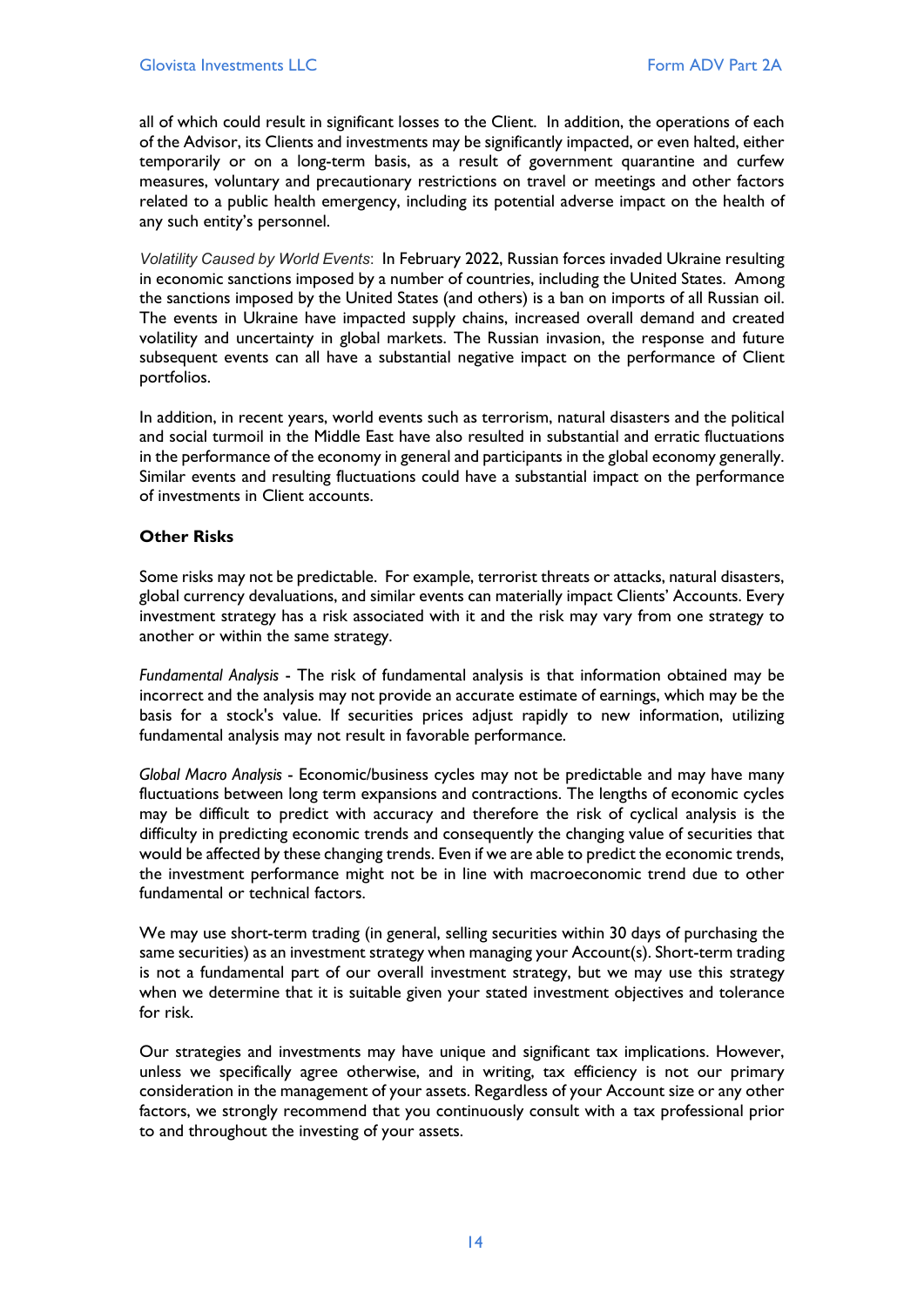# **Securities Risks**

Investment in certain types of securities carries risks inherent to the structure or unique characteristics of those securities. To the extent any Private Fund or SMA managed by Glovista includes one or more of these types of securities in its portfolio as part of its investment strategy, the following risks may apply:

*Equity Risk*: The value of the equity securities held by Client portfolios may fall due to general market and economic conditions, perceptions regarding the industries in which the issuers of securities held by Client portfolios participate, or factors relating to specific companies in which portfolios invest.

*Small-Capitalization Company Risk*: The securities of small-capitalization companies held by Client portfolios may be subject to more abrupt or erratic market movements and may have lower trading volumes or more erratic trading than securities of larger companies or the market averages in general. The earnings and prospects of these companies are generally more volatile than larger companies. Small-capitalization companies may experience higher failure rates than larger companies. Stocks of such companies involve higher risks in some respects than do investments in stocks of larger companies.

*Derivatives and ISDA Swap Risk*: Glovista may invest in derivatives, which include instruments and contracts that are based on, and are valued in relation to, one or more underlying securities, financial benchmarks or indices. The value of a derivative depends largely upon price movements in the underlying instrument. Many of the risks applicable to trading the underlying instrument are also applicable to derivatives trading. However, there are a number of additional risks associated with derivatives trading. For example, a small investment in derivatives could have a potentially large impact on a Client portfolio's performance.

*Options*: Glovista may trade in put and call options, which are highly specialized activities and entail greater-than-ordinary investment risks. Trading put and call options can result in large amounts of leverage because option premiums paid or received by a Client portfolio are small in relation to the market value of the investments underlying the options. As a result, the leverage offered by trading in options could cause a Client Account value to be subject to more frequent and wider fluctuations than would be the case if Glovista did not invest in options on behalf of the Client Account.

*Hedging Transactions:* Glovista may, from time to time, employ various hedging techniques to attempt to reduce the risk of highly speculative investments in securities. There remains a substantial risk, however, that hedging techniques may not always be effective in limiting losses. If Glovista analyzes market conditions incorrectly or employs a strategy that does not correlate well with Client portfolio investments, the hedging techniques could result in a loss, regardless of whether the intent was to reduce risk or increase return.

*Fixed-Income Securities:* Glovista may invest in fixed income-securities, which are subject to risk of loss because of interest rate changes. Fixed-income securities with longer maturities are subject to greater price shifts as a result of interest rate changes than fixed-income securities with shorter maturities. There is also the risk that a bond issuer may "call," or repay, its highyielding bonds before their maturity dates. Fixed-income securities are generally subject to credit risk, which is the risk that an issuer will not make timely payments of principal and interest. Limited trading opportunities for certain fixed income securities may make it more difficult for Glovista to sell or buy a security at a favorable price or time.

*High-yield risk*: High-yield bonds involve greater risks of default or downgrade and are more volatile than investment-grade securities. High-yield bonds involve a greater risk of price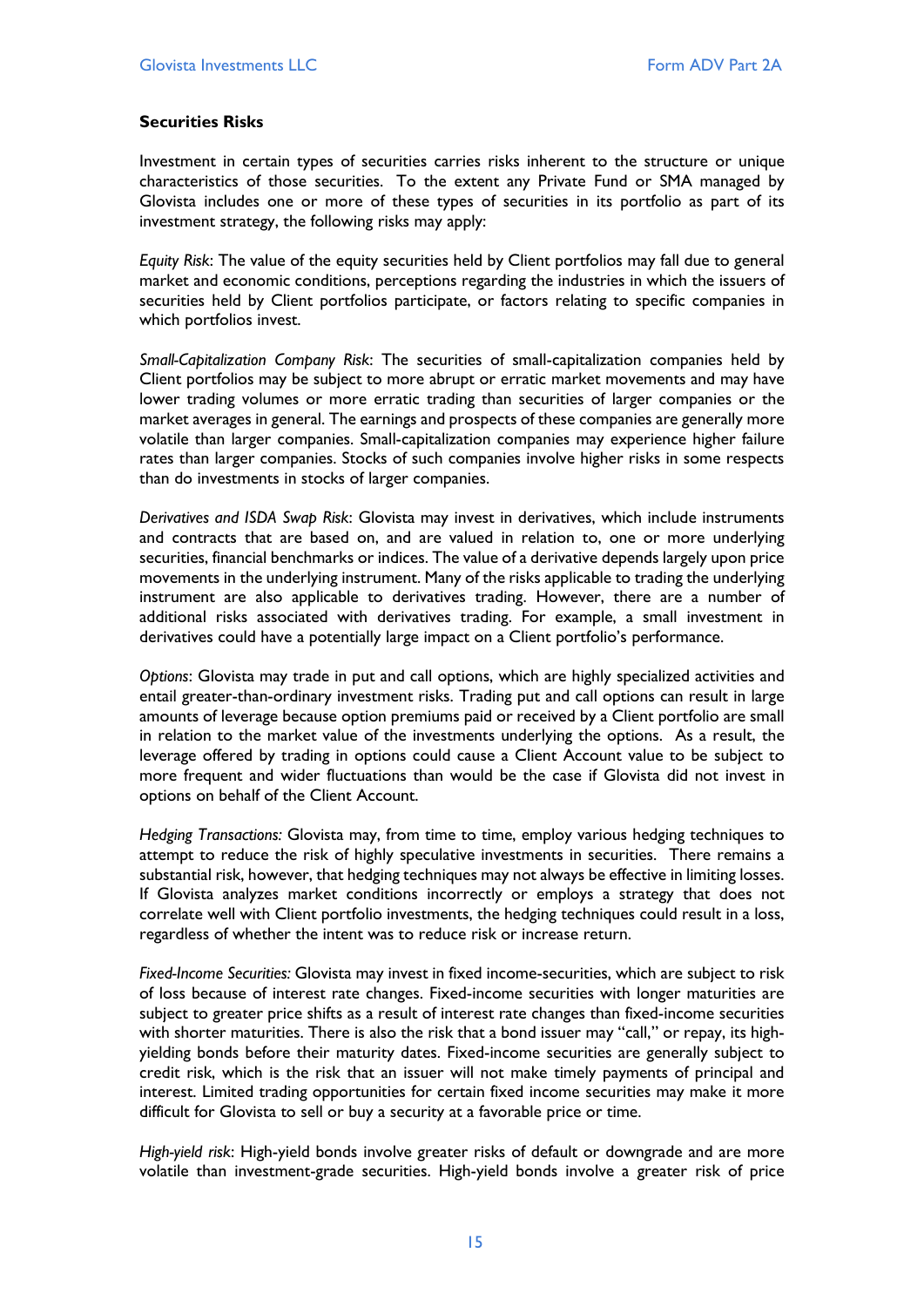declines than investment-grade securities due to actual or perceived changes in an issuer's creditworthiness. In addition, issuers of high-yield bonds may be more susceptible than other issuers to economic downturns, which may result in a weakened capacity of the issuer to make principal or interest payments. High-yield bonds are subject to a greater risk that the issuer may not be able to pay interest or dividends and ultimately to repay principal upon maturity. Discontinuation of these payments could have a substantial adverse effect on the market value of the security.

*Short Sales*: Glovista may engage in short sales including short sales through derivatives and on non-target exchanges. Short selling is the practice of selling securities that are not owned by the seller, generally when the seller anticipates a decline in the price of the securities or for hedging purposes. This practice runs the risk of losing an amount greater than the amount invested. To complete a short sale, a seller generally must borrow the securities from a third-party in order to make delivery to the buyer. The seller generally will be required to pay a brokerage commission that will increase the cost to the seller of selling such securities.

# **General Risks Applicable to Portfolios and Their Investments**

*Lack of Liquidity*: Glovista monitors the liquidity of Client assets in making decisions regarding Client portfolio investments. However, certain investments may have to be held for a substantial period of time before they can be liquidated to the portfolio's greatest advantage or, in some cases, at all. Client portfolios may also hold securities for which a market exists but that generally have a relatively low trading volume. Client portfolios may not be able to dispose of such securities at the most favorable price or time if there is limited demand when Glovista wishes to sell them.

*Leveraging Risk:* The use of leverage, such as entering into futures contracts, margin borrowing, options and short sales, may magnify a Client portfolio's gains or losses. Because many derivatives have a leverage component, adverse changes in the value or level of the underlying instrument can result in a loss substantially greater than the amount invested in the derivative itself. Certain derivatives have the potential for unlimited loss, regardless of the size of the initial investment.

*Management and strategy risk:* The ability of a Client portfolio to meet its investment objectives is directly related to Glovista's investment strategies for portfolios. The investment process used by Glovista could fail to achieve a Client's investment objectives and cause investments to lose value.

*Foreign investment risk:* To the extent a Client portfolio has investment exposure to foreign markets, the Client portfolios' performance will be influenced by political, social and economic factors affecting investments in such markets. Special risks associated with investments in foreign markets include exposure to currency fluctuations, less liquidity, less-developed or less-efficient trading markets, lack of comprehensive company information, political instability and differing auditing and legal standards. Emerging markets tend to be more volatile than the markets of more mature economies, and generally have less-diverse and less-mature economic structures and less-stable political systems than those of developed countries.

*Market sector risk:* Glovista's investment strategy may result in significantly over or underexposure to certain industries or market sectors, which may cause a Client portfolio's performance to be more or less sensitive to developments affecting those industries or sectors.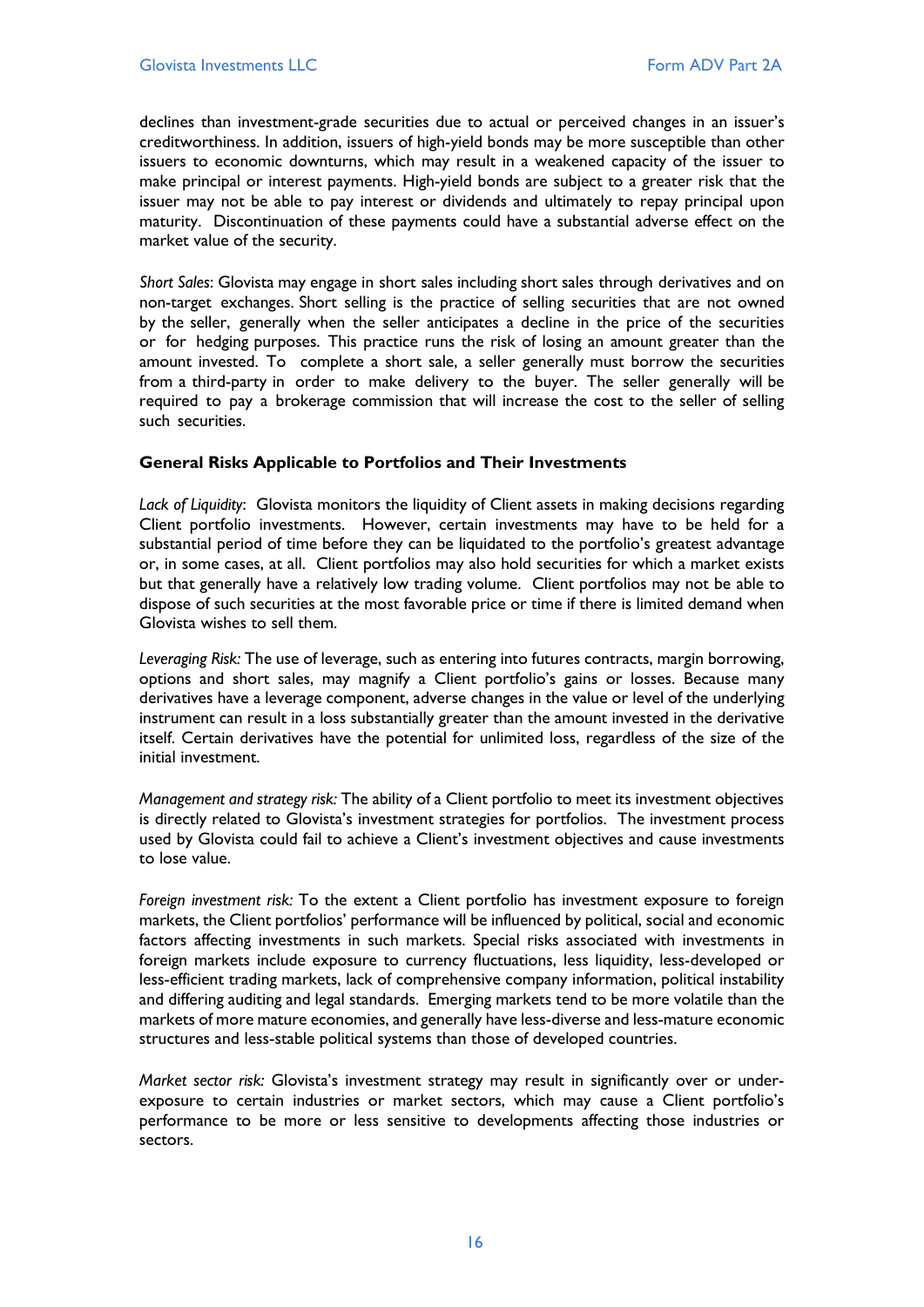*Non-Diversification/Concentration*: Glovista may invest Client portfolios primarily in the securities of a small number of issuers or geographic areas. Accordingly, a Client's portfolio may be subject to more rapid change in value than would be the case if Glovista elected not to concentrate investments in certain issuers or maintained a wider diversification among industries, geographic areas and types of investments.

*Tax Related Considerations*: Glovista does not request or receive an opinion regarding the tax consequences to a Client (or any Private Fund investor). Accordingly, prospective Clients and investors are strongly urged to consult their tax advisers with specific reference to their own situations regarding the possible tax consequences of an investment in any Account advised by Glovista.

*Mutual Fund and ETF Risks*: Mutual funds and exchange traded funds are professionally managed collective investment systems that pool money from many investors and invest in stocks, bonds, short-term money market instruments, other mutual funds, other securities or any combination thereof. The fund will have a manager that trades the fund's investments in accordance with the fund's investment objective. While mutual funds and ETFs generally provide diversification, risks can be significantly increased if the fund is concentrated in a particular sector of the market, primarily invests in small cap or speculative companies, uses leverage (i.e., borrows money) to a significant degree, or concentrates in a particular type of security (i.e., equities) rather than balancing the fund with different types of securities. Exchange traded funds differ from mutual funds since they can be bought and sold throughout the day like stock and their price can fluctuate throughout the day. The returns on mutual funds and ETFs can be reduced by the costs to manage the funds. Also, while some mutual funds are "no load" and charge no fee to buy into, or sell out of, the fund, other types of mutual funds do charge such fees which can also reduce returns. Mutual funds can also be "closed end" or "open end". So-called "open end" mutual funds continue to allow in new investors indefinitely which can dilute other investors' interests.

# <span id="page-16-0"></span>**Item 9: Disciplinary Information**

Glovista Investments LLC has not been subject to any disciplinary action, whether criminal, civil or administrative (including regulatory) in any jurisdiction. Likewise, no persons involved in the management of the Firm have been subject to such action.

# <span id="page-16-1"></span>**Item 10: Other Financial Industry Activities and Affiliations**

- A. Glovista Investments LLC does not engage in activities requiring broker-dealer representation. Neither Glovista nor any of its management persons are registered, or have an application pending to register, as a broker-dealer or registered representative of a broker-dealer. Spouting Rock Capital Advisors, LLC, an affiliate of Glovista's minority equity owner Spouting Rock, is registered as a broker-dealer and a member of FINRA and SIPC. No securities transactions for separately managed accounts are directed to Spouting Rock Capital Advisors, LLC.
- B. Neither Glovista nor any of its management persons are registered, or have an application pending to register, as a futures commission merchant, commodity pool operator, a commodity trading advisor, or an associated person of the foregoing entities.
- C. Neither the Firm nor its management persons maintain any relationship or arrangement that is material to our advisory business or to our Clients that creates a material conflict of interest with Clients, including without limitation: any brokerdealer, municipal securities dealer, or government securities dealer or broker; any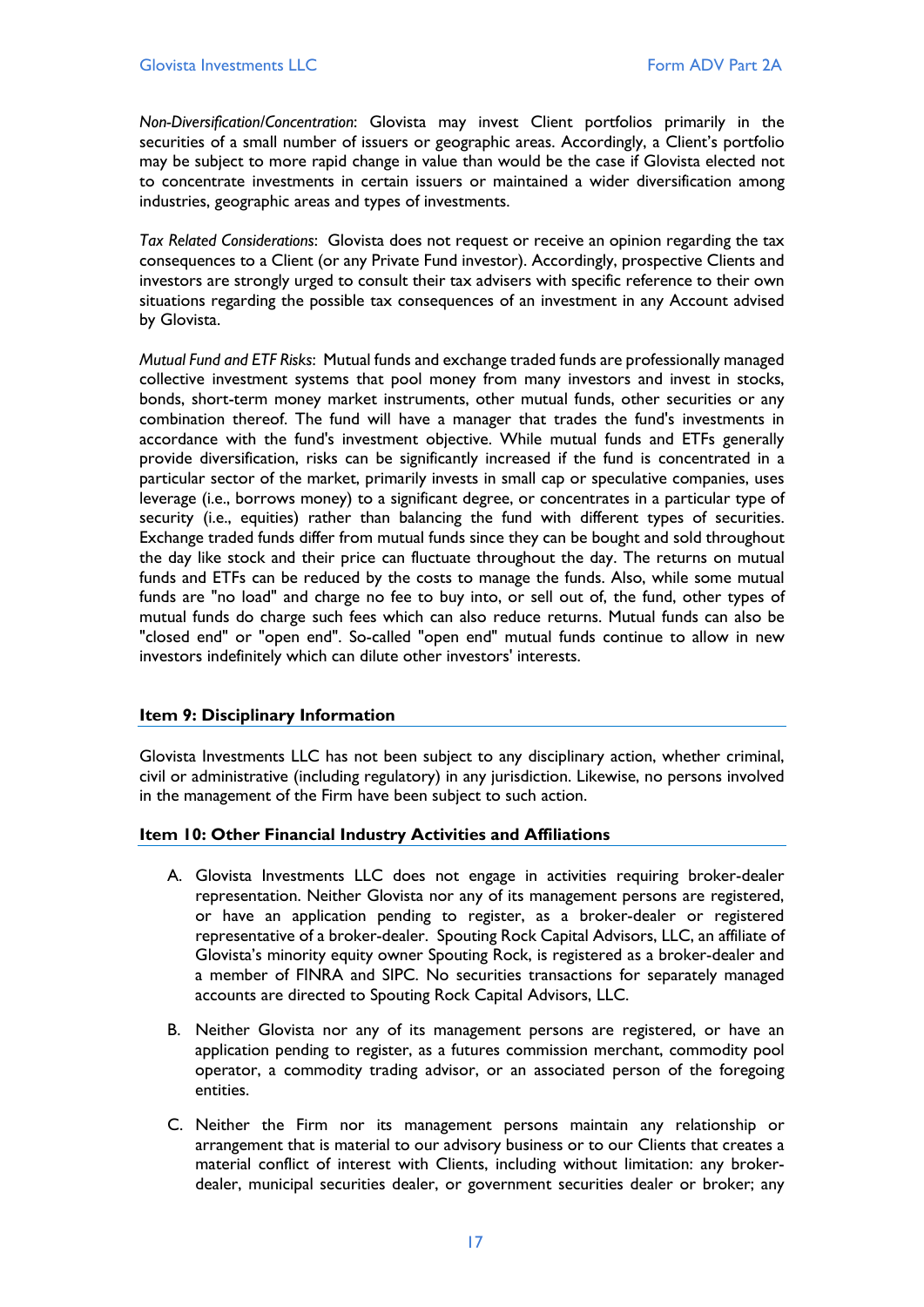investment company or other pooled investment vehicle (including a mutual fund, closed-end investment company, unit investment trust, private investment company or "hedge fund" and offshore fund; other investment adviser or financial planner; futures commission merchant, commodity pool operator, or commodity trading adviser; banking or thrift institution; accountant or accounting firm; lawyer or law firm; insurance company or agency; pension consultant; real estate broker or dealer; sponsor or syndicator of limited partnerships).

Notwithstanding the foregoing, Glovista has relationships with the following related persons that are material to our advisory business or to our clients:

- a. Glovista's majority beneficial owners, Mr. Darshan Bhatt and Dr. Carlos Asilis, are also principals of the Firm's affiliate, Glovista Investments Puerto Rico LLC ("Glovista Puerto Rico"), an entity formed to act as investment advisor to certain Clients located in the Commonwealth of Puerto Rico. Glovista Puerto Rico is registered as an investment advisor in the Commonwealth of Puerto Rico. Glovista and Glovista Puerto Rico are under common ownership and share management and back office infrastructure. Glovista Puerto Rico may use the services of Glovista as a sub-adviser to Clients for which Glovista Puerto Rico is the investment advisor. In all cases, potential conflicts with respect to Clients, including potential conflicts relating to allocation of investment opportunities and other matters relating to conflicts between Glovista and Glovista Puerto Rico and the respective Clients are governed by the respective firms' policies and procedures regarding conflicts of interest.
- b. Spouting Rock Asset Management, LLC ("SRAM"), an SEC registered investment adviser (CRD#150516/SEC#: 801-80642), is an equity owner of Glovista. SRAM and Glovista share management control over the Firm, but do not otherwise share offices or personnel. We do not believe that this relationship creates a material conflict of interest for our clients.
- D. Spouting Rock Capital Advisors, LLC, an affiliate of SRAM, is registered as a brokerdealer and a member of FINRA and SIPC. No securities transactions for any client accounts are directed to Spouting Rock Capital Advisors, LLC. We do not believe that this relationship creates a material conflict of interest for our clients.Neither the Firm nor any of its management persons recommend or select other investment advisers for our Clients.

# <span id="page-17-0"></span>**Item 11: Code of Ethics, Participation or Interest in Client Transactions and Personal Trading**

# **Description of Our Code of Ethics**

The Firm follows a Code of Ethics ("Code") that is designed to comply with Rule 204A-1 under the Investment Advisers Act of 1940 (the "Act"). A copy of the Firm's Code of Ethics is available to current and prospective Clients upon request.

This Code establishes rules of conduct for all employees of the Firm and is designed to, among other things, govern personal securities trading activities in the accounts of supervised persons. The Code also includes safeguards designed to avoid conflicts of interests that could adversely affect our Clients. In addition to requiring compliance with the applicable securities laws, the Code establishes policies and procedures designed to prevent the misuse of material, non-public information (including information regarding Clients), and identifies activities that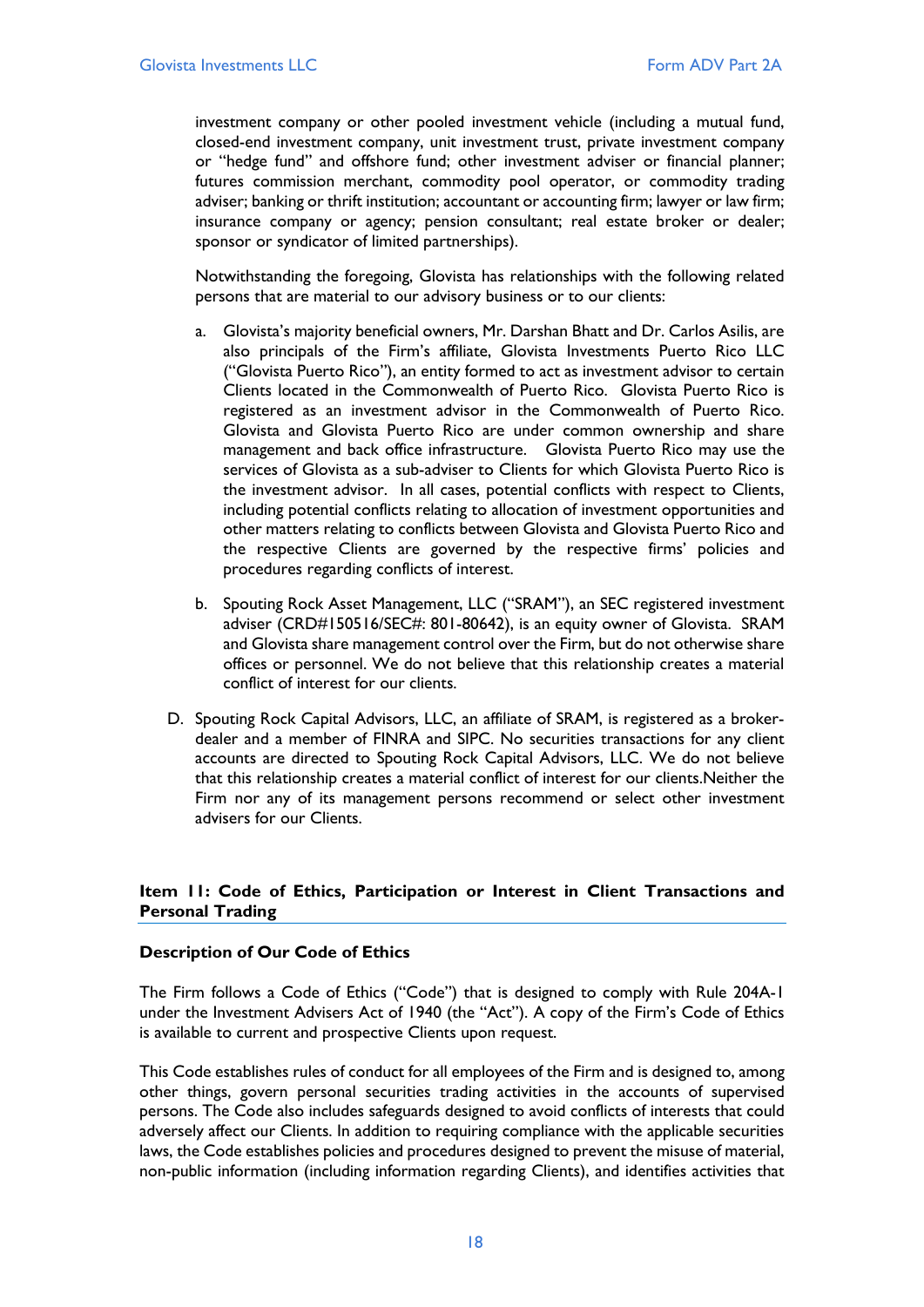are either expressly prohibited or that require the Chief Compliance Officer approval. Matters that could give rise to an appearance of impropriety, such as gift giving and solicitation, serving on boards of directors of public companies and political contribution payments and solicitation also require prior approval by the Chief Compliance Officer. The Code is based upon the principle that Glovista and its employees owe a fiduciary duty to the Clients to conduct their affairs, including personal securities transactions, in such a manner so as to avoid:

- Serving employees' own personal interest ahead of those of the Clients;
- Taking inappropriate advantage of their position with the Firm; and
- Any actual or potential conflicts of interest or any abuse of their position of trust and responsibility.

The purpose of the Code is to preclude activities which may lead to or give the appearance of conflicts of interest, insider trading and other forms of prohibited or unethical business conduct.

# **Participation or Interest in Client Transactions**

Neither our Firm nor any of our Associated Persons has any material financial interest in Client transactions beyond the provision of investment advisory services as disclosed in this Brochure.

# **Personal Trading Practices**

Advisory services described herein include two primary strategies, our Emerging Markets Strategy and our GTAA Strategy (see Portfolio Management Services in Section 4 above). With respect to our Emerging Markets Strategy and our GTAA Strategy, our Firm and persons associated with our Firm are restricted from buying or selling certain securities we buy or sell for Client Accounts under conditions described in the Code. We actively monitor all trades on the part of persons associated with our Firm to eliminate conflicts of interest that may occur as a result of such trading activity in accordance with the Code.

# <span id="page-18-0"></span>**Item 12: Brokerage Practices**

Our Firm may suggest that a Client in need of brokerage and custodial services utilize certain registered broker-dealers or custodians to maintain custody of the Client's assets and to effect trades for their Accounts.

We are independently owned and operated and are not affiliated with any broker-dealer or custodian, excepting only that SRAM is affiliated with Spouting Rock Capital Advisors, LLC, a registered broker-dealer. Glovista does not make recommendations to its Clients with respect to Spouting Rock Capital Advisors, LLC.

You are advised that there may be transaction charges involved when purchasing or selling securities. Our Firm does not share in any portion of the brokerage fees/transaction charges imposed by any custodian. Additionally, the commission/transaction fees charged by a brokerdealer or custodian that we may recommend may be higher or lower than those charged by other broker-dealers/custodians.

Certain broker-dealers and custodians provide us with access to their institutional trading and custody services, which are typically not available to their retail investors. These services generally are available to independent investment advisers on an unsolicited basis at no charge to them so long as a total of at least \$10 million of the adviser's Client account assets are maintained at the service provider.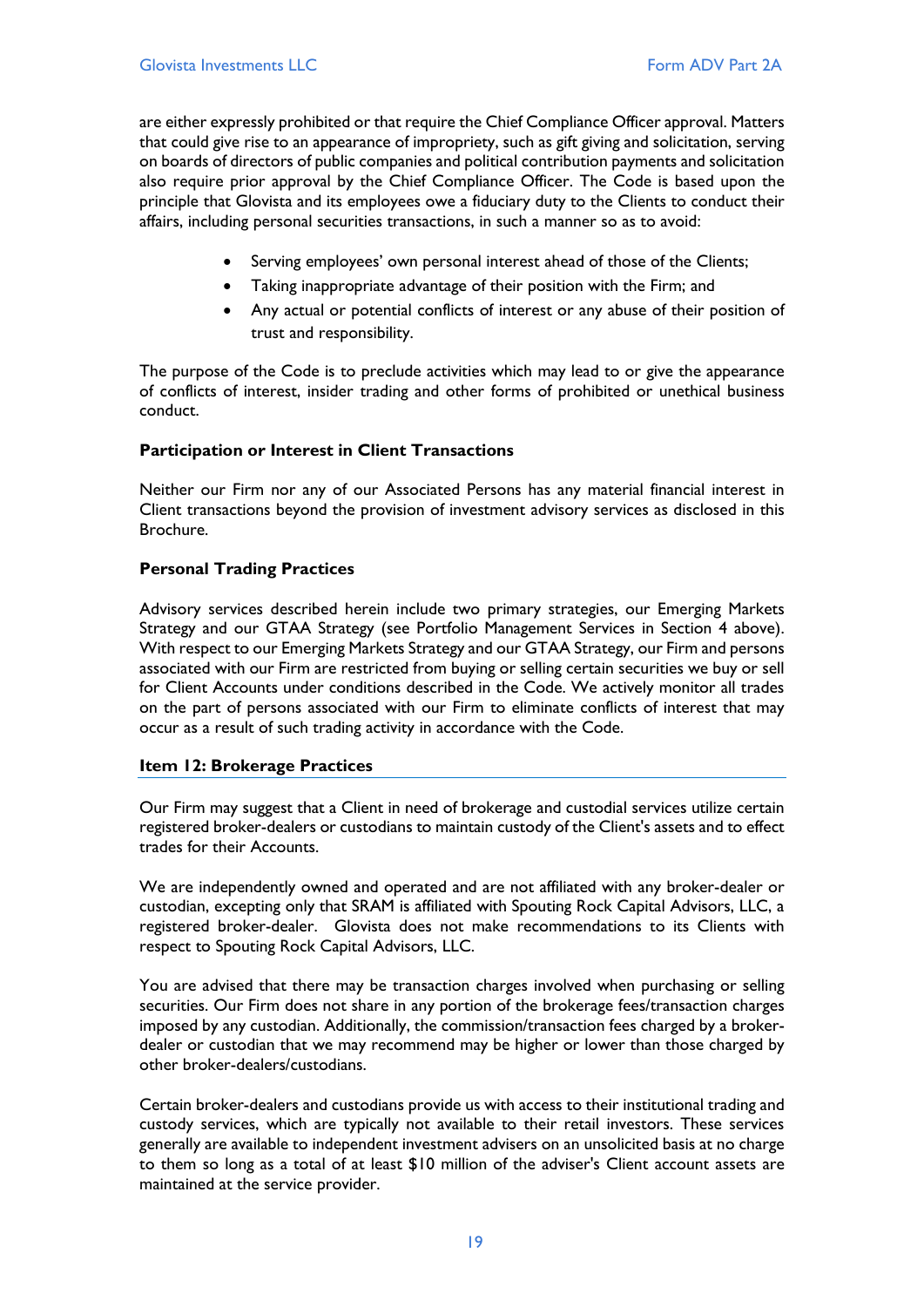Such services are not otherwise contingent upon our Firm committing any specific amount of business (either in custody or trading) to the service provider. The service provider services may include research, brokerage, custody, access to mutual funds and other investments that are otherwise available only to institutional investors or would require significantly higher minimum initial investments.

For our Client Accounts maintained in their custody, these service providers generally do not charge separately for custody but may be compensated by Account holders through commissions or other transaction-related fees for securities trades that are executed through the service provider or that settle into the service provider Accounts.

The reasonableness of these commissions/fees is based on several factors, including but not limited to the ability to provide professional services, competitive rates, volume discounts, execution price negotiations, reputation, experience and financial stability, and the quality of service rendered. Best execution is not measured solely by reference to commission rates or fees. Paying a higher commission rate or fee charged by other service providers is permissible if the difference in cost is reasonably justified by the quality of the services offered.

# **Directed Brokerage**

Some Clients may instruct us to use one or more particular brokers for the transactions in their Accounts. Clients who may want to direct our Firm to use a particular broker should understand that this may prevent us from aggregating trades with other Clients and may also prevent us from obtaining the most favorable net price and execution. Thus, when directing brokerage business, you should consider whether the commission expenses and execution, clearance and settlement capabilities that you will obtain through your broker are adequately favorable in comparison to those that we would otherwise obtain for you. You are encouraged to discuss available alternatives with us.

# **Additional Compensation**

Custodians or other service providers that we may recommend also make available to our Firm other products and services that benefit us but may not benefit our Client Accounts. Some of these other products and services assist our Firm in managing and administering Client Accounts. These products and services include software and other technology that: provide access to Client Account data (such as trade confirmations and account statements); facilitate trade execution (and allocation of aggregated trade orders for multiple Client Accounts); provide research, pricing information, and other market data; facilitate payment of our fees from Client Accounts and assistance with back office functions, recordkeeping, and Client reporting. Generally, many of these services may be used to service all or a substantial number of our Client Accounts, including Accounts not maintained at the service provider. Some custodians also make available to us other services intended to help our Firm manage and further develop our business enterprise. These services may include consulting, publications and conferences on practice management, information technology, business succession, regulatory compliance, and marketing. In addition, custodians may make available, arrange and/or pay for these types of services rendered to us by independent third parties. Custodians may discount or waive fees it would otherwise charge for some of these services or pay all or a part of the fees of a third party providing these services to our Firm. As a fiduciary, we endeavor to act in the best interests of our Clients. However, our recommendation that Clients maintain their assets in Accounts at a particular custodian or other service provider that we recommend may be based in part on benefits provided to us by the availability of some of the foregoing products and services and not solely on the nature,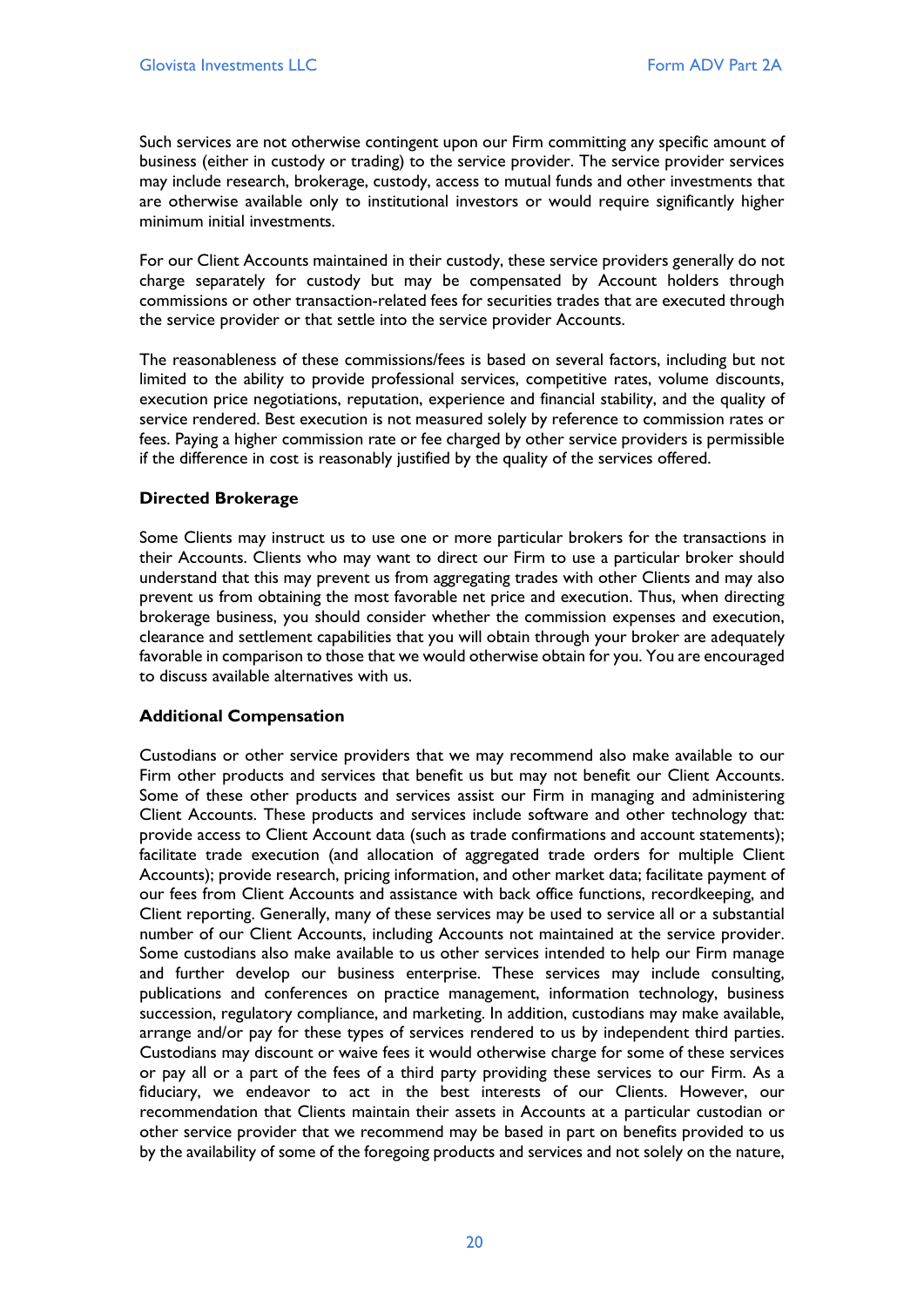cost, or quality of custody and brokerage services provided by that custodian, which may create a potential conflict of interest.

# **Research and Other Soft Dollar Benefits**

The term "soft dollars" refers to the receipt by an investment adviser of products and services provided by brokers, without any cash payment by the adviser, based on the volume of revenues generated from brokerage commissions for transactions executed for clients of the adviser. Glovista may use "soft dollars" generated by Client portfolios to pay for researchrelated services such as: written information and analyses concerning specific securities, companies or sectors; market, financial and economic studies and forecasts; statistics and pricing or appraisal services; discussions with research personnel; and invitations to attend conferences or meetings with management or industry consultants. Research services provided by broker-dealers may be used by Glovista or its affiliates in connection with investment services provided to Accounts other than those whose transactions were effected through the broker-dealer providing the service.

Section 28(e) of the Securities Exchange Act of 1934 provides a "safe harbor" to investment advisers who use "soft dollars" generated by their advised accounts to obtain investment research and brokerage services that provide lawful and appropriate assistance to an adviser in the performance of investment decision–making responsibilities. The soft dollar arrangements entered into by Glovista are within the safe harbor afforded by Section 28(e).

Products and services that Glovista may receive from broker-dealers may consist of research data and analyses, financial publications, recommendations, or other information about particular companies and industries (through research reports and otherwise), and other products or services (e.g., software and data-bases) that provide lawful and appropriate assistance to our Firm in the performance of our investment decision-making responsibilities. Consistent with applicable rules, brokerage products and services consist primarily of computer services and software that permit our Firm to effect securities transactions and perform functions incidental to transaction execution. We use such products and services in our general investment decision making, not just for those Accounts for which commissions may be considered to have been used to pay for the products or services.

Soft dollar arrangements create a potential conflict by giving an investment adviser an incentive to trade frequently to generate commissions to pay for these products or services, which may not be in the best interests of an adviser's Clients, or, in some cases, to trade actively in certain accounts to obtain research used primarily by other, less frequently traded accounts. Glovista attempts to mitigate these potential conflicts through oversight of the use of commissions by the Compliance Department and its Senior Management Committee.

# **Brokerage for Client Referrals**

We do not receive Client referrals from broker-dealers in exchange for cash or other compensation, such as brokerage services or research.

# **Block Trades**

Transactions for each Client may be effected independently, unless we decide to purchase or sell the same securities for several Clients at approximately the same time. We may, but are not obligated to, combine multiple orders for shares of the same securities purchased for advisory accounts we manage (this practice is commonly referred to as "block trading"). We will then distribute a portion of the shares to participating accounts in a fair and equitable manner. The distribution of the shares purchased is typically proportionate to the size of the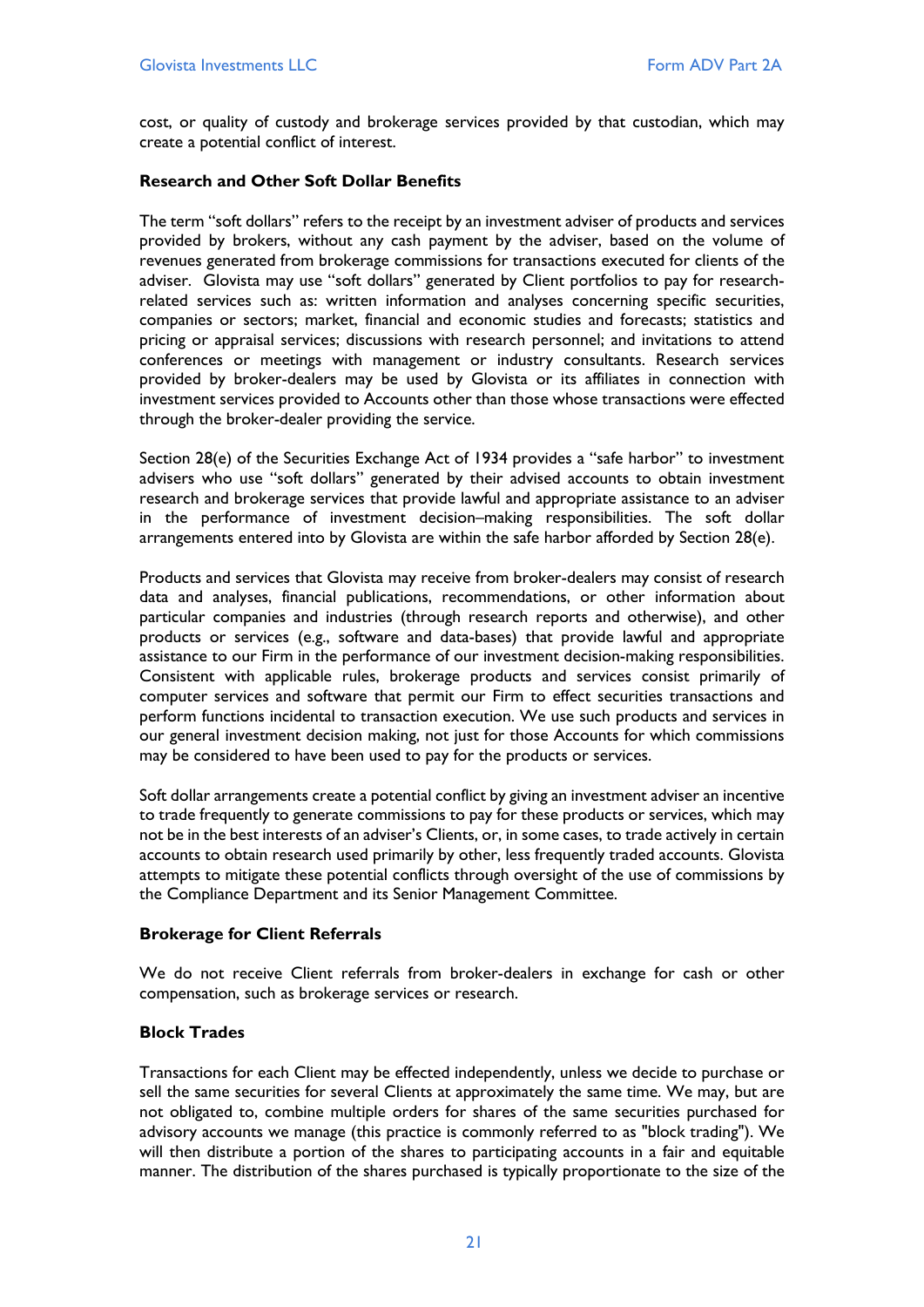account and is not based on account performance or the amount or structure of management fees. Subject to our discretion regarding factual and market conditions, when we combine orders, each participating account pays an average price per share for all transactions and pays a proportionate share of all transaction costs on any given day. Accounts owned by our Firm or persons associated with our Firm may participate in block trading with your accounts; however, they will not be given preferential treatment.

# **Cross Transactions**

Generally, Glovista does not effect cross transactions between Clients. In certain circumstances, we may effect such a cross transaction if it is in the best interests of both Clients, consistent with applicable laws and policies and Clients' requirements and restrictions. It is important to note that there are inherent conflicts of interest between Clients involved in a cross transaction, including conflicts related to pricing of the securities being traded, commissions or fees paid by the Clients as a result of the trade, and the potential that one Client may benefit from the trade to the detriment of the other. To address the inherent conflicts of interest that exist when executing cross transactions, Glovista has adopted a Cross-Trading Policy to address and mitigate potential conflicts which might arise from effecting trades between Client Accounts. The policy permits Glovista to effect trades between Client Accounts subject to certain restrictions, including the requirements that:

- a. It has determined that no Client will be disfavored by cross trading;
- b. The trade is effected at a price determined by an independent pricing mechanism and such pricing mechanism is documented as to each cross trade; and
- c. In the case of cross trades involving one or more Client whose Account contains employee benefit plan assets, no cross trades shall be effected without the pre-approval (in each instance) of the CCO. The CCO shall not approve such cross trade until he or she has determined that the cross trade is not a "prohibited transaction" under Section 406(b) of ERISA or an exemption is obtained from the Department of Labor.

# <span id="page-21-0"></span>**Item 13: Review of Accounts**

The Firm's portfolio managers provide general review of all Accounts on a continuous basis and will conduct formal Account reviews on an annual basis to ensure the advisory services provided to you and the portfolio mix is consistent with your stated investment needs and objectives. Additional reviews may be conducted based on various circumstances, including, but not limited to:

- contributions and withdrawals,
- market moving events,
- security specific events, and/or,
- changes in your risk/return objectives.

We may provide Clients with a quarterly report, including the current value of the Account as well as the performance of the Account. In addition, Clients will receive statements directly from their Account custodian(s) at least on a quarterly basis.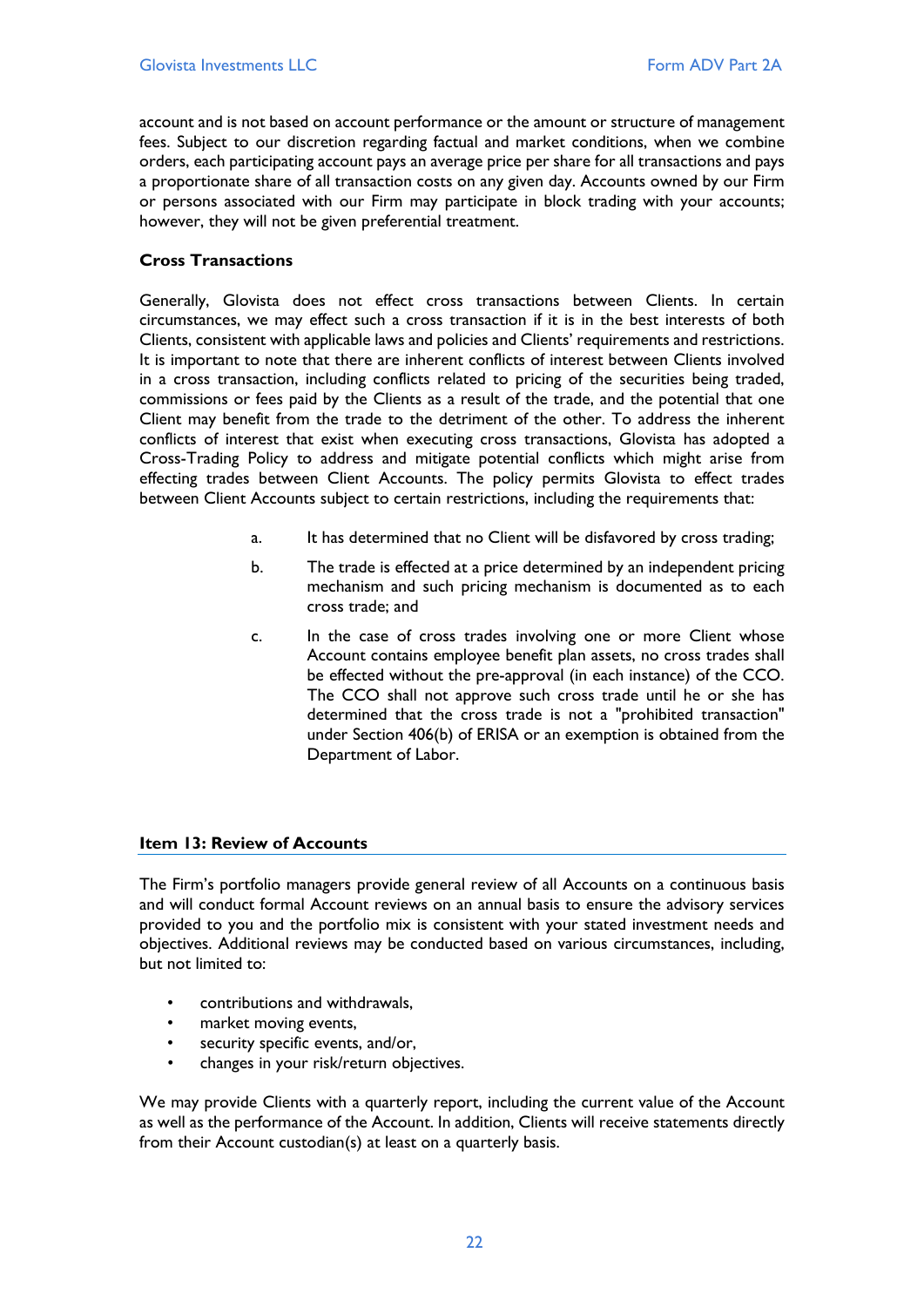Note however that Client Account reviews are not performed by Glovista with respect to Clients that are part of a single contract wrap fee program. In such cases, Glovista relies upon the wrap fee program sponsor to provide Clients with the required Client Account review as part of the wrap fee program sponsor's direct fiduciary responsibility to the Client.

# <span id="page-22-0"></span>**Item 14: Client Referrals and Other Compensation**

We may directly compensate non-employee (outside) consultants, individuals, and/or entities (Solicitors) for Client referrals. In order to receive a cash referral fee from our Firm, Solicitors must comply with the requirements of the jurisdictions in which they operate. If you were referred to our Firm by a Solicitor, you should have received a copy of this Disclosure Brochure along with the Solicitor's disclosure statement at the time of the referral. If you become a Client, the Solicitor that referred you to our Firm will either receive a percentage of the advisory fee you pay our Firm for as long as you are a Client with our Firm, or until such time as our agreement with the Solicitor expires, or a onetime, flat referral fee upon your signing an advisory agreement with our Firm. You will not pay additional fees because of this referral arrangement. Referral fees paid to a Solicitor are contingent upon your opening an SMA or investing in a Private Fund advised by our Firm. Therefore, a Solicitor has a financial incentive to recommend our Firm to you for advisory services. This creates a conflict of interest; however, you are not obligated to retain our Firm for advisory services. Comparable services and/or lower fees may be available through other firms.

Solicitors that refer business to more than one investment adviser may have a financial incentive to recommend advisers with more favorable compensation arrangements. We request that our Solicitors disclose to you whether multiple referral relationships exist and that comparable services may be available from other advisers for lower fees and/or where the Solicitor's compensation is less favorable.

# <span id="page-22-1"></span>**Item 15: Custody**

We do not have physical custody of any of your funds and/or securities. Your funds and securities will be held with a bank, broker-dealer, or other independent, qualified custodian. You will receive account statements from the independent, qualified custodian(s) holding your funds and securities at least quarterly. The account statements from your custodian(s) will indicate the amount of our advisory fees, if any, deducted from your Account(s) each billing period. You should carefully review account statements for accuracy.

The qualified custodian(s) for your Account(s) may directly debit your Account(s) for the payment of our advisory fees under written instructions provided to the custodian(s) by you. This ability to deduct our advisory fees directly from your Accounts does not cause our Firm to have custody over your funds or securities.

If you have a question regarding your Account statement or if you did not receive a statement from your custodian, please contact us at the telephone number listed on the cover page of this Brochure.

# <span id="page-22-2"></span>**Item 16: Investment Discretion**

Before we can buy or sell securities on your behalf, you must first sign our discretionary management agreement, a power of attorney, and/or trading authorization forms.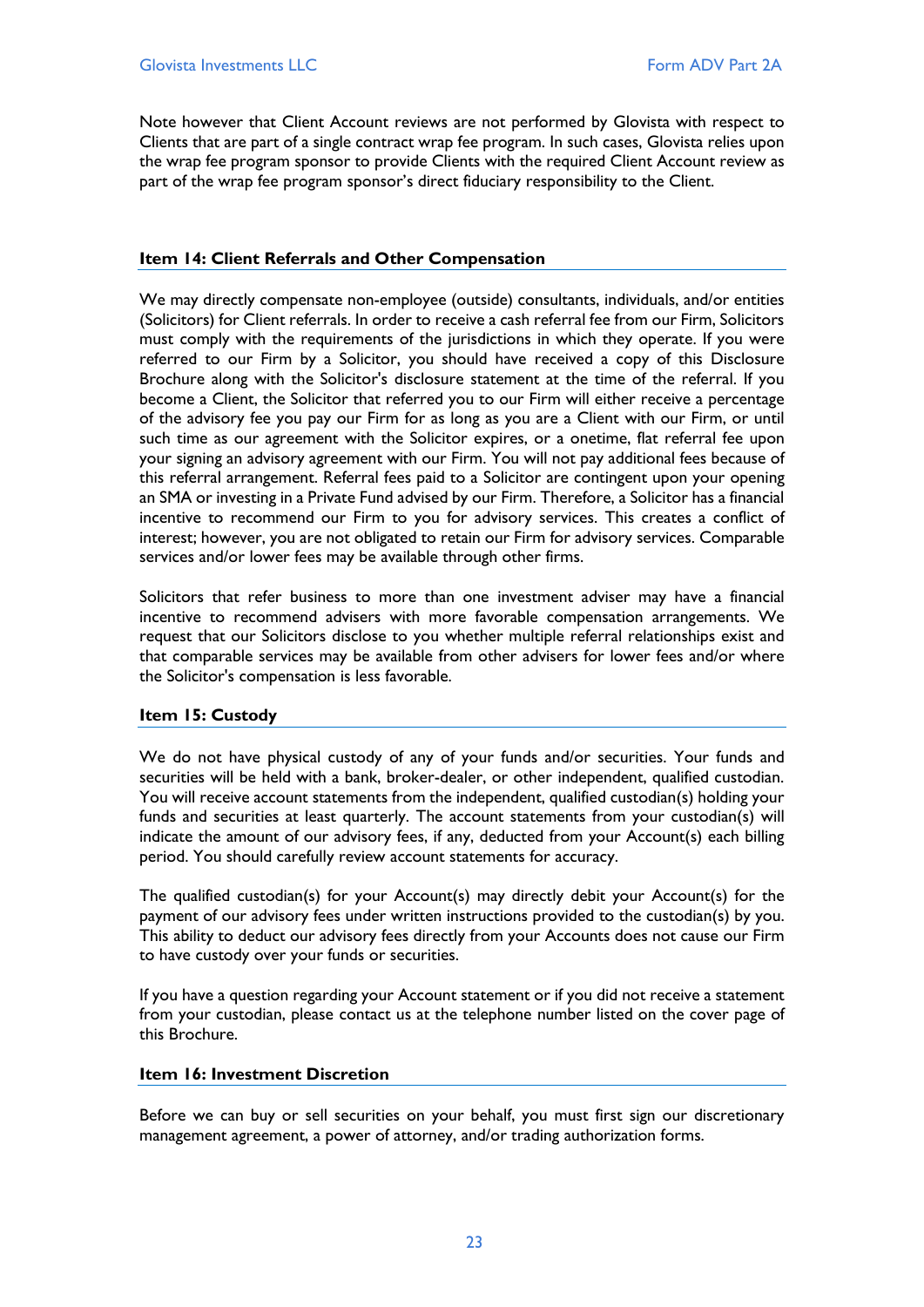You may grant our Firm discretion over the selection and amount of securities to be purchased or sold for your Account(s) without obtaining your consent or approval prior to each transaction. You may specify investment objectives, guidelines, and/or impose certain conditions or investment parameters for your Account(s). For example, you may specify that the investment in any particular stock or industry should not exceed specified percentages of the value of the portfolio and/or restrictions or prohibitions of transactions in the securities of a specific industry or security. Please refer to the "Advisory Business" section in this Brochure for more information on our discretionary management services.

#### <span id="page-23-0"></span>**Item 17: Voting Client Securities**

# **Proxy Voting**

We will determine how to vote proxies based on our reasonable judgment of the vote most likely to produce favorable financial results for you. Proxy votes generally will be cast in favor of proposals that maintain or strengthen the shared interests of shareholders and management, increase shareholder value, maintain or increase shareholder influence over the issuer's board of directors and management, and maintain or increase the rights of shareholders. Generally, proxy votes will be cast against proposals having the opposite effect. However, we will consider both sides of each proxy issue.

In the event you wish to direct our Firm on voting a particular proxy, you should contact our Firm at the telephone number listed on the cover page of this Brochure with your instruction. Conflicts of interest between you and our Firm, or a principal of our Firm, regarding certain proxy issues could arise. If we determine that a material conflict of interest exists, we will take the necessary steps to resolve the conflict before voting the proxies. For example, we may disclose the existence and nature of the conflict to you, and seek direction from you as to how to vote on a particular issue; we may abstain from voting, particularly if there are conflicting interests for you (for example, where your Account(s) hold different securities in a competitive merger situation); or, we will take other necessary steps designed to ensure that a decision to vote is in your best interest and was not the product of the conflict.

We keep certain records required by applicable law in connection with our proxy voting activities. You may obtain information on how we voted proxies and/or obtain a full copy of our proxy voting policies and procedures by making a written or oral request to our Firm. Clients may contact Glovista's Chief Compliance Officer, Thomas K. Morgan, during regular business hours, via email or telephone, to obtain information on how Glovista voted such Client's proxies for the past five years. The Chief Compliance Officer may be reached at 212- 336-1540 ext. 109, or via email at [Thomas.Morgan@glovista.net.](mailto:Thomas.Morgan@glovista.net)

We do not determine if securities held by you are the subject of a class action lawsuit or whether you are eligible to participate in class action settlements or litigation. We will not take any action or render any advice as to received materials relating to any class-action lawsuit involving a security held in your Account.

# <span id="page-23-1"></span>**Item 18: Financial Information**

We are not required to provide financial information to our Clients because we do not:

- require the prepayment of more than \$1,200 in fees and six or more months in advance, or
- take custody of Client funds or securities, or